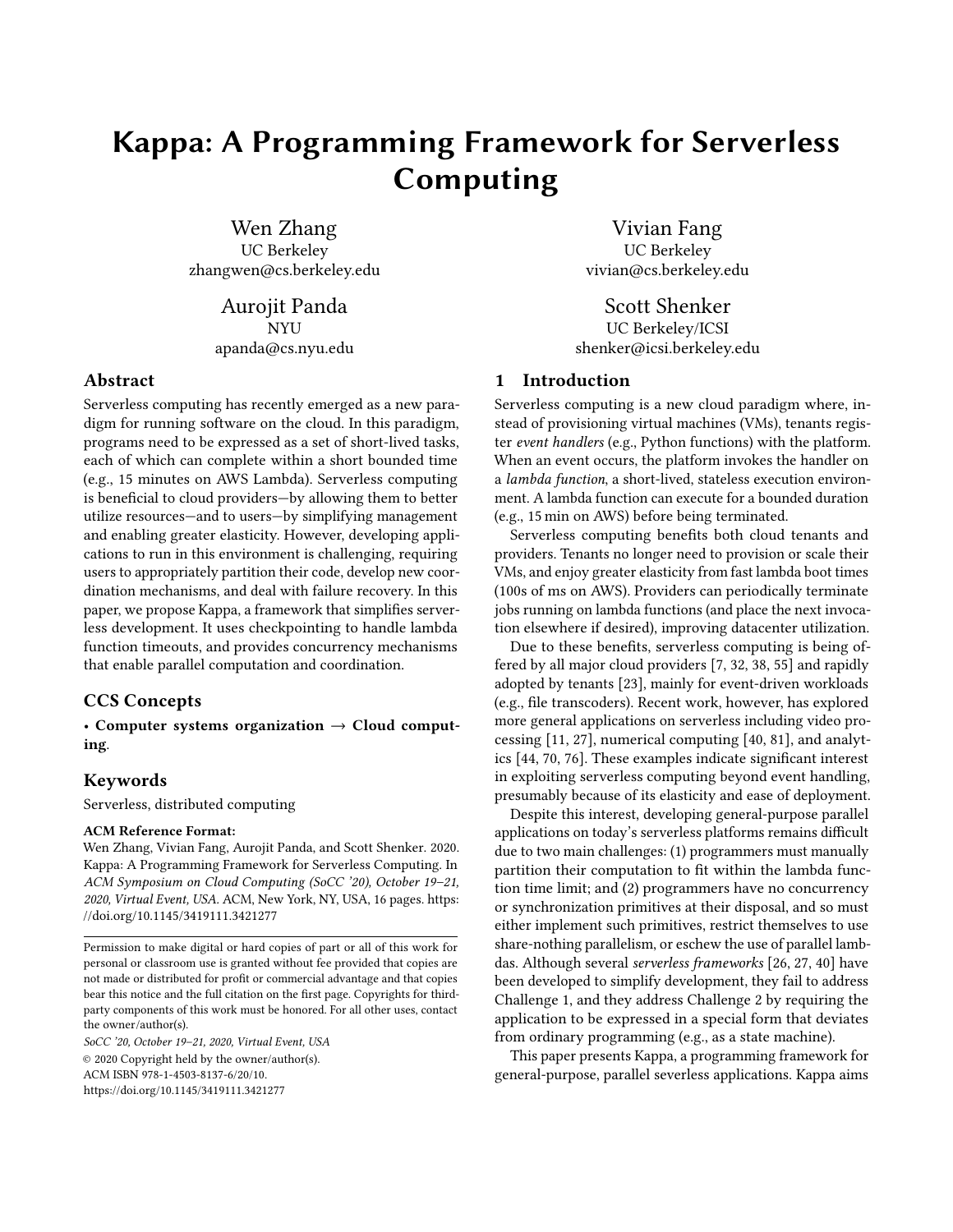to make serverless development as close to ordinary parallel programming as possible—a programmer can write ordinary Python code using a familiar concurrency API (e.g., tasks and futures), and Kappa runs the code on an unmodified serverless platform like AWS Lambda using parallel lambda functions. Kappa offers three main features:

Checkpointing. To run long tasks on time-bounded lambdas, Kappa checkpoints program state periodically and restores from this checkpoint upon lambda function timeout. Our continuation-based checkpointing mechanism (§ [3.2\)](#page-4-0) operates in user mode and requires no modifications to the serverless platform.

Concurrency API. To program parallel lambdas, Kappa provides a concurrency API that supports spawning tasks, waiting on futures, and passing messages between lambdas (§ [3.3\)](#page-5-0). This API is modeled after Python's built-in multiprocessing package and should be familiar to programmers. Fault tolerance. Kappa tasks can exhibit nondeterminism and side effects. Using checkpoints, Kappa ensures that execution never diverges due to nondeterminism, and that any side effects invoked within the system are never re-executed in face of arbitrary lambda function timeouts (§ [3.1\)](#page-3-0).

Kappa requires no changes to the platform, thus allowing general applications to run on existing serverless offerings. Producing such a framework is the main contribution of our work. While similar techniques have been used in other contexts (§ [7.2\)](#page-12-0), our main insight lies in recognizing that these techniques enable more general use of serverless computing.

We implemented five applications using Kappa (§ [5.3\)](#page-9-0), ranging from bulk-synchronous workloads (e.g., MapReduce) to ones with more complex concurrency patterns (e.g., distributed web crawling). We discuss our limitations in § [6.](#page-11-0)

We have open-sourced Kappa. The code and sample applications can be found at [https://github.com/NetSys/kappa,](https://github.com/NetSys/kappa) and documentation at [https://kappa.cs.berkeley.edu.](https://kappa.cs.berkeley.edu)

## 2 Background and Motivation

Many recent papers [\[11,](#page-13-3) [26,](#page-13-5) [27,](#page-13-4) [40,](#page-14-2) [43,](#page-14-4) [70,](#page-15-2) [81\]](#page-15-1) have explored using serverless for tasks beyond event handling. A main motivation is that lambda functions boot much faster than VMs<sup>[1](#page-1-0)</sup>, allowing tenants to quickly launch many compute cores without provisioning a long-running cluster. Serverless platforms thus provide a scalable computation substrate where the amount of computational resources available to a task can be rapidly altered. Prior work has exploited this flexibility for video processing [\[11,](#page-13-3) [27\]](#page-13-4), numerical computation [\[15,](#page-13-6) [25,](#page-13-7) [33,](#page-13-8) [34,](#page-13-9) [40,](#page-14-2) [81,](#page-15-1) [96\]](#page-15-4), data analytics [\[43,](#page-14-4) [44,](#page-14-3) [70,](#page-15-2) [76\]](#page-15-3), machine learning [\[18,](#page-13-10) [39,](#page-14-5) [83\]](#page-15-5), and parallel compilation [\[26\]](#page-13-5).

However, given that serverless computing originally targeted event-driven workloads, does it makes sense to use serverless for general applications? In our work, we found that the many benefits of serverless carry over naturally to general computing—the cloud provider continues to enjoy improved statistical multiplexing from the short-livedness of serverless functions, and the tenant, fast task startup and freedom from managing infrastructure [\[41\]](#page-14-6). Although serverless functions can cost more per unit compute than VMs, for jobs that exhibit widely varying degrees of parallelism throughout their execution [\[70,](#page-15-2) [81\]](#page-15-1), serverless allows flexibly scaling up or down compute resources according to the parallelism needed in each stage of the computation, paying for only what is used. For example, Pu et al. [\[70\]](#page-15-2) demonstrate that for analytics workloads, a serverless system can achieve comparable end-to-end performance and cost to a Spark cluster.

#### <span id="page-1-3"></span>2.1 Comparison to Existing Frameworks

Unfortunately, it is difficult to reap the benefits of generalpurpose serverless computing. As soon as one goes beyond event handling workloads, serverless development becomes significantly harder due to a mismatch between what the developer needs and what the serverless platform provides:

- While developers are used to decomposing applications into parallel tasks, they commonly assume that each task can run for an arbitrary duration until it completes. Lambda functions, however, are time-bounded and thus might not complete a task of arbitrary length.<sup>[2](#page-1-1)</sup>
- While developers have experience writing parallel code using a familiar programming model (e.g., tasks and futures), no such concurrency API is provided by current serverless platforms, which only invoke lambdas concurrently as events fire simultaneously.

This mismatch has led to the development of several frameworks aimed at simplifying serverless programming. Examples include mu [\[27\]](#page-13-4), PyWren [\[40\]](#page-14-2), and gg [\[26\]](#page-13-5) from academia; and AWS Step Functions [\[8\]](#page-13-11), Azure Durable Functions [\[58\]](#page-14-7), and Azure Logic Apps [\[56\]](#page-14-8) from cloud providers. To use these frameworks, the programmer must:

- (1) Partition the computation into small components, each of which must fit within the lambda function time limit<sup>[3](#page-1-2)</sup> and meet other framework-specific restrictions (e.g., to simplify fault tolerance); and,
- (2) Compose these components into a serverless application using a framework-specific format.

<span id="page-1-0"></span> $^1\!$  For example, we found that AWS Lambda functions launch at least  $30\times$ faster than Amazon EC2 c4.4xlarge VMs with similar compute capacity.

<span id="page-1-2"></span><span id="page-1-1"></span> ${\rm ^2A}$ lthough the lambda function time limit varies across platforms and is subject to change, it currently exists in every major serverless offering and a shorter time limit provides more scheduling flexibility to the provider. <sup>3</sup>For the AWS and Azure offerings, a "component" can also be a call to a managed service, e.g., a facial recognition API; the lambda time limit doesn't apply in this case. Kappa also supports invoking external services (§ [3.4\)](#page-6-0).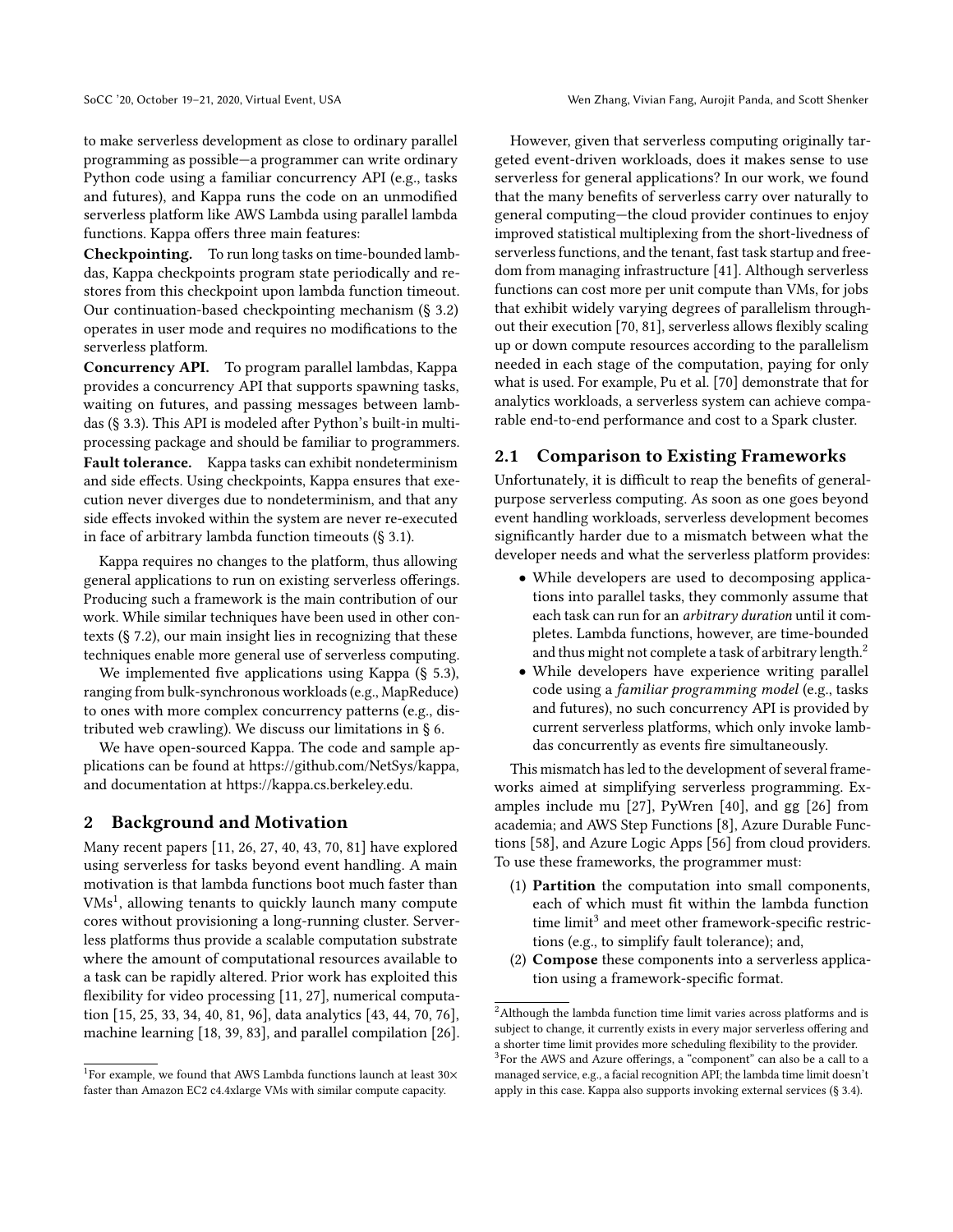<span id="page-2-0"></span>

|                                 | <b>Usage Requirements</b>                                      | <b>Features</b> |                   |                                |
|---------------------------------|----------------------------------------------------------------|-----------------|-------------------|--------------------------------|
|                                 | Program<br>Program<br>must be<br>representation<br>partitioned |                 | Fault<br>tolerant | External<br>service<br>support |
| mu [27]                         | State machine                                                  | х               | Х                 |                                |
| PyWren [40]                     | map, wait                                                      | Yes             |                   |                                |
| $gg$ [26]                       | Data-flow graph                                                | Yes             |                   | Х                              |
| AWS Step<br>Functions [8]       | State machine                                                  | <b>Yes</b>      |                   |                                |
| Azure Logic<br>Apps [56]        | State machine                                                  | <b>Yes</b>      |                   |                                |
| Azure Durable<br>Functions [58] | High-level lang.                                               | <b>Yes</b>      |                   |                                |
| Kappa                           | High-level lang.                                               | No              |                   |                                |

While these frameworks simplify serverless development, they share a few limitations as each step of the workflow creates programming burden. For example, chunking a program into components based on running time is a task most programmers are unfamiliar with (unless the workload is already chunked) and requires them to reason about, e.g., the wait time for completing I/O. Once chunked in this manner, combining these components often requires using an unfamiliar specification format (e.g., finite state machines [\[8,](#page-13-11) [27,](#page-13-4) [56\]](#page-14-8) or data-flow graphs [\[26\]](#page-13-5)), adding further cognitive overhead.

For example, an AWS Step Functions tutorial [\[9\]](#page-13-12) explains how to "break up a long-running execution into smaller chunks" by first framing an application as repeated executions of a small task, and then implementing a loop as a state machine with five states using a JSON-like language [\[6\]](#page-13-13). This is significantly more cumbersome than the simple for-loop that would have sufficed in any high-level language.

Table [1](#page-2-0) compares Kappa to the prior frameworks. Kappa's checkpointing mechanism (§ [3.2\)](#page-4-0) can resume a task when a lambda function times out, freeing the programmer from having to manually partition their computation. Kappa's high-level concurrency API (§ [3.3\)](#page-5-0) lets programmers develop parallel serverless applications using a familiar programming model. We present additional points of comparison in § [7.1.](#page-11-1)

Of these frameworks, the closest to solving our challenges (and the most similar to us) is Azure Durable Functions [\[58\]](#page-14-7), where the programmer creates serverless workflows by writing orchestrator functions using a high-level language. An orchestrator can use the familiar async/await pattern (similar to Kappa's concurrency API) to invoke parallel activity functions, each executing a task on a lambda. Kappa differs from Azure Durable Functions in two major ways:

• Durable Functions still requires partitioning computation (and chaining the parts in the orchestrator) as

activity functions are subject to the time limit, while Kappa's checkpointing deals with lambda timeouts.

• Due to its fault tolerance mechanism, a Durable Functions orchestrator function must be deterministic, and must be manually restarted if it runs for too long (§ [7.1\)](#page-11-1). Kappa does not impose such restrictions.

## 2.2 Lambda Function Time Limit

As previously discussed, a main constraint of serverless computing is that lambda functions are time-bounded. For example, the AWS Lambda platform started off with a 5-minute limit when it launched, and raised it to 15 minutes four years later to support more applications [\[4\]](#page-13-14). Why does the time limit exist, and will providers eventually do away with it?

We are not a cloud provider, and hence cannot definitively know the reason behind these time limits. However, we believe that time-limited functions benefit operators by providing an alternative mechanism for changing task placement. In VM-based cloud computing, operators often need to migrate long-running VMs for consolidation or maintenance purposes using live migration [\[20\]](#page-13-15), which can be complex, error-prone [\[75,](#page-15-6) [93\]](#page-15-7), and resource-consuming [\[21\]](#page-13-16). For example, Azure finds live migration "particularly problematic" due to its resource consumption and, to reduce migrations, uses VM lifetime predictions to colocate VMs with similar completion times and refrain from migrating VMs expected to terminate soon [\[21\]](#page-13-16). By contrast, in allowing operators to kill jobs after a short time, serverless obviates the operator's need to predict job lifetimes or migrate jobs.

Kappa enables long-running computation on time-bounded lambda functions through checkpointing (§ [3.2\)](#page-4-0). Because checkpointing in Kappa is fast (e.g., less than 5 ms for sizes up to 100 KB; see § [5.1\)](#page-7-0), applications can afford to checkpoint frequently, thereby tolerating time limits even more stringent than imposed by today's platforms. For example, in § [5.3](#page-9-0) we demonstrate reasonable performance for two applications under time limits of 1 min and 15 s respectively, where the exact time limit is unknown to the applications. Thus, Kappa offers cloud providers greater flexibility in setting lambda time limits and can even enable non-uniform time limits<sup>[4](#page-2-1)</sup>. further improving resource utilization and task placement.

## 3 Kappa Design

Kappa executes parallel code of arbitrary duration using short-lived lambda functions. In Kappa, a task represents a logical thread of execution running in its own memory space, and physically runs on one or more lambda functions. We allow tasks to span multiple lambda functions by periodically

<span id="page-2-1"></span><sup>4</sup>For example, Azure Functions' Premium Plan [\[59\]](#page-14-9) provides an option where serverless function execution is "guaranteed for 60 minutes, but technically unbounded" [\[60\]](#page-14-10).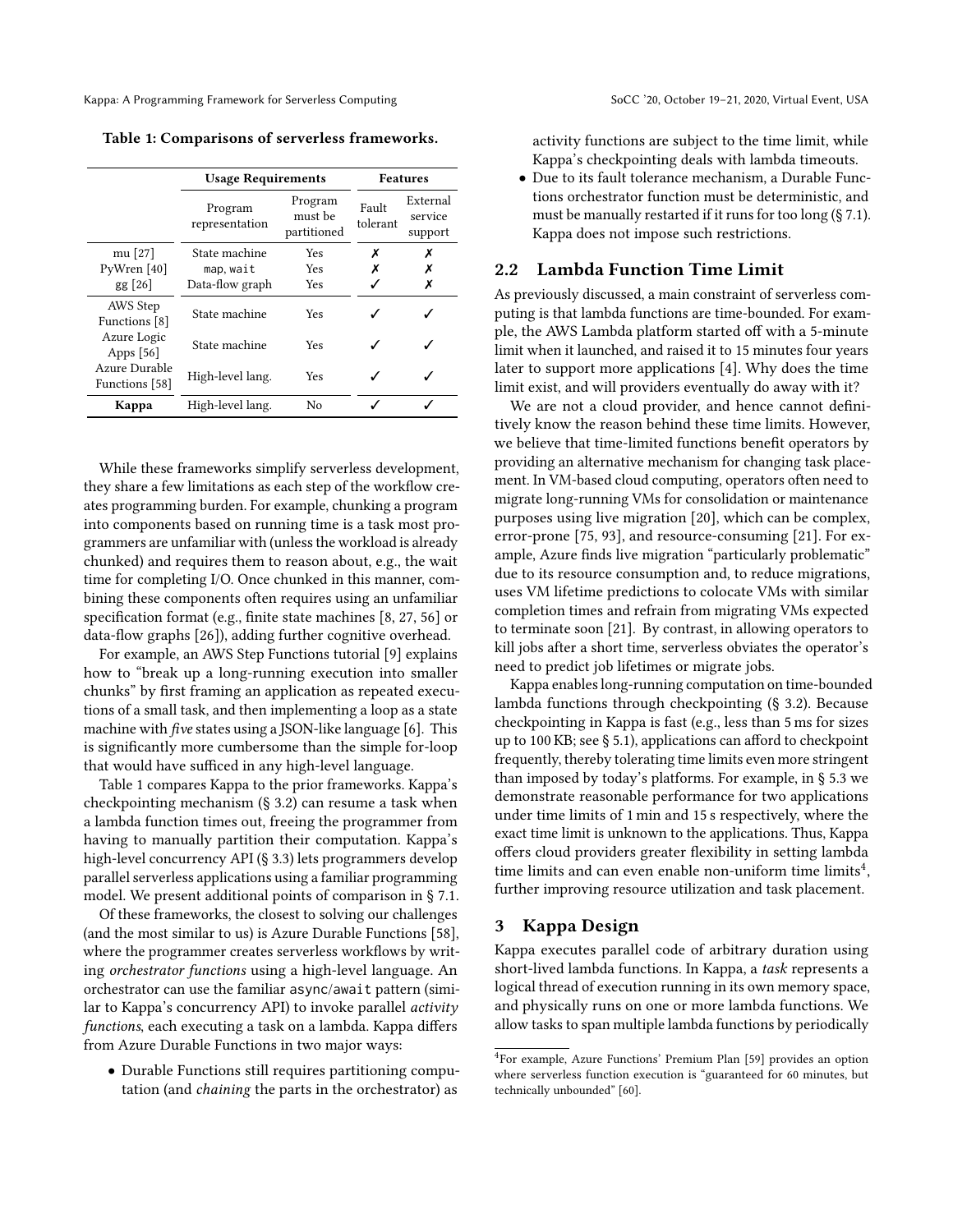<span id="page-3-1"></span>

Figure 1: Kappa workflow. Gray lines represent coordinator actions and dashed black lines represent RPCs.

checkpointing them. When a lambda function executing a task dies, the task is resumed on another lambda function by restoring the checkpoint. While tasks are single-threaded, Kappa enables concurrent processing by allowing each task to spawn other tasks which execute in parallel, and by providing inter-task communication mechanisms that allow tasks to communicate and coordinate with each other.

Kappa has three components: (1) a coordinator responsible for launching and resuming tasks (§ [3.1\)](#page-3-0) and for implementing Kappa's concurrency primitives (§ [3.3\)](#page-5-0); (2) a compiler responsible for generating code required for checkpointing (§ [3.2\)](#page-4-0); and (3) a library used by tasks for checkpointing, concurrent processing, and synchronization.

As shown in Figure [1,](#page-3-1) when using Kappa, a programmer writes code similar to what runs on a traditional platform, with minor modifications required by Kappa (§ [6\)](#page-11-0). Next, the compiler transforms this code into a form suitable for use by Kappa. Lastly, this program is packaged with the Kappa library and launched by the coordinator, which starts by running a designated "main" task.

## <span id="page-3-0"></span>3.1 Coordinator

The Kappa coordinator is responsible for scheduling tasks on lambda functions, implementing synchronization and cross-task communication, tracking task metadata (including checkpoints), and providing fault tolerance. Similar to other serverless systems [\[11,](#page-13-3) [18,](#page-13-10) [27,](#page-13-4) [40\]](#page-14-2), the Kappa coordinator runs as a regular process either on a VM instance in the cloud or on a local machine. We merely require that the lambda functions be able to initiate network connections to the coordinator, and that the coordinator be able to access the same storage services (e.g., S3) as lambda functions.

The coordinator tracks the latest checkpoint of each task. A task writes checkpoint content directly to storage (e.g., S3 or Redis), and the coordinator maintains only checkpoint locations. Tasks communicate with the coordinator through the remote procedure calls (RPCs) summarized in Table [2.](#page-3-2)

SoCC '20, October 19-21, 2020, Virtual Event, USA Wen Zhang, Vivian Fang, Aurojit Panda, and Scott Shenker

Table 2: Core coordinator RPCs.

<span id="page-3-2"></span>

| <b>Name</b>                  | Description                                                         |
|------------------------------|---------------------------------------------------------------------|
| checkpoint()                 | Takes a checkpoint.                                                 |
| fut = $spam(f, args)$        | Spawns a task to run f(args); re-<br>turns a future for the result. |
| exit(ret)                    | Exits with result ret.                                              |
| $ret = fut.wait()$           | Gets result; blocks until ready.                                    |
| $q = \text{make\_queue}(sz)$ | Creates a queue with max size sz.                                   |
| $q$ . enqueue $(obj)$        | Enqueues into q; blocks if full.                                    |
| $obj = q$ . dequeue()        | Dequeues from q; blocks if empty.                                   |

For instance, after writing a checkpoint, a task uses the checkpoint RPC to update its checkpoint ID with the coordinator. When a lambda running task  $t$  has timed out or failed, the coordinator restarts task  $t$  from its latest checkpoint on a new lambda function. Tasks may lose some progress and re-execute some code as a result of being restarted.

Code re-execution can be problematic when making calls with side effects. In Kappa, we assume that all effectful calls are processed through the coordinator, and we ensure that coordinator RPCs are executed once or are never executed, the latter being possible when the task times out (or fails) before successfully contacting the coordinator. We implement this guarantee by requiring the task making an RPC to also take a checkpoint that resumes execution after the RPC. The coordinator points the task's metadata to this checkpoint as it executes the RPC, so that it can resume a failed task from the point where the RPC returns. Compared to relying on user-provided unique IDs or runtime-generated sequential IDs, our mechanism requires neither user intervention nor special handling for nondeterministic code. The Kappa library invokes this mechanism automatically for RPCs.

Coordinator RPCs are synchronous by default, although we also support asynchronous RPCs, which return as soon as the checkpoint has been serialized locally; a background process then persists the checkpoint to storage and contacts the coordinator. Because the actual RPC logic is executed at the coordinator, no processing occurs until the coordinator has been contacted. As a result, in case the lambda is killed before the coordinator is contacted, it is safe to restore the task to its previous checkpoint (before the RPC is issued).

Some RPCs are blocking (e.g., wait). A task blocks by first busy-waiting for a configurable period (1 s by default), and then quitting the lambda function. In the latter case, the task is resumed by the coordinator once unblocked. This hybrid approach provides better resource efficiency than pure busy waiting and better performance than immediately blocking.

For fault tolerance of the coordinator itself, Kappa provides the option to continuously replicate coordinator state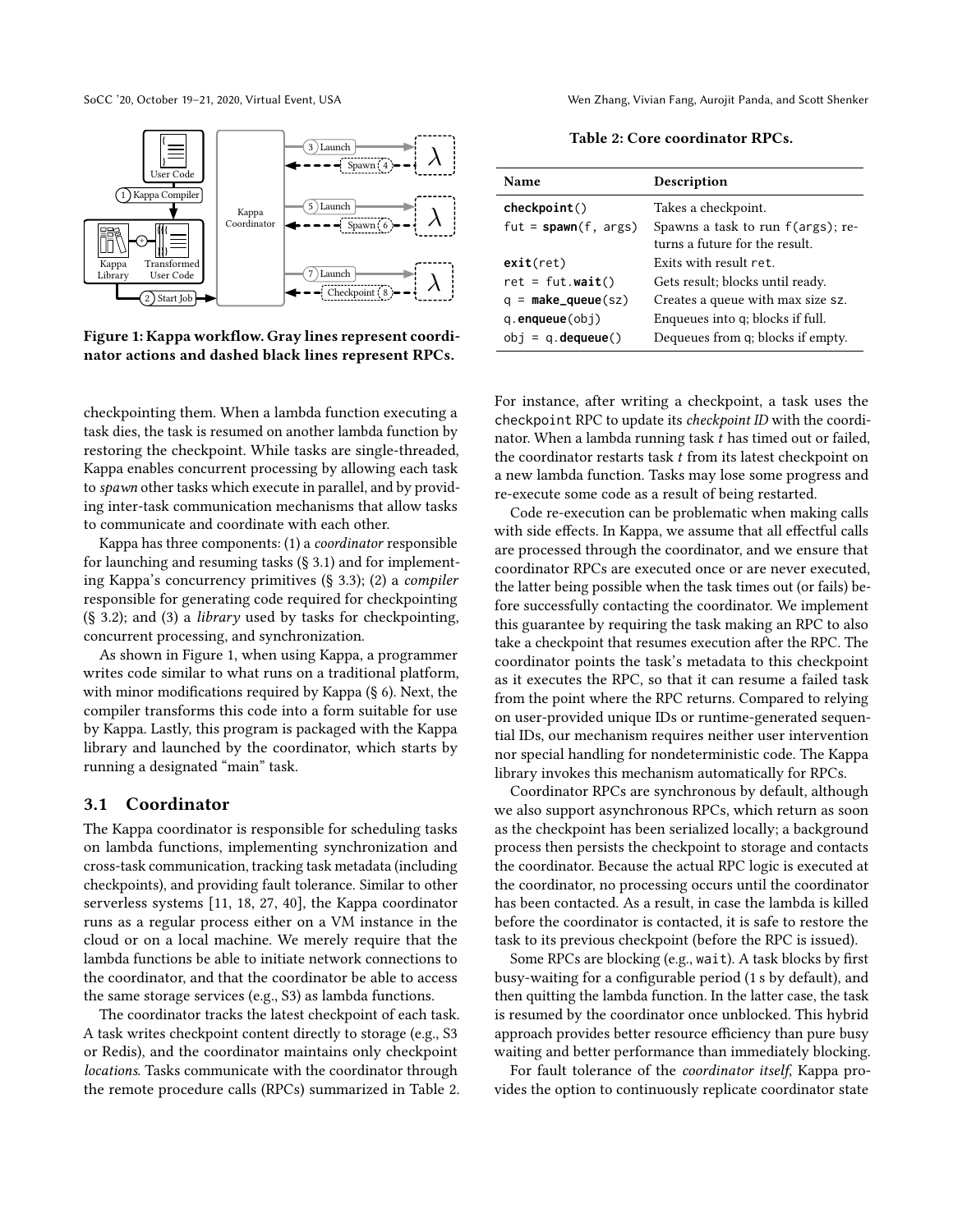to a backing store (currently, a Redis cluster using primarybackup replication). With this option enabled, every time the coordinator processes an RPC or a lambda function timeout, it sends a state update to the backing store and waits for it to be persisted. After a failure, the coordinator can reconstruct its previous state from the store and resume the workload. Kappa also supports checkpoint replication to tolerate stor-age node failures (§ [4\)](#page-6-1). Our evaluations (§ [5\)](#page-6-2) demonstrate low overhead even with both coordinator state and checkpoint replication. If needed, the overhead can be further reduced by having the coordinator send batch updates periodically.

## <span id="page-4-0"></span>3.2 Checkpointing

As mentioned in § [3.1,](#page-3-0) Kappa uses checkpoints to tolerate lambda function timeouts and to prevent RPC duplication. Checkpoints in Kappa are implemented using continuations [\[74\]](#page-15-8), a language-level mechanism executed in user mode. Continuations are a well understood technique for suspending and resuming execution, and have been used in past systems for checkpointing and fault tolerance [\[79,](#page-15-9) [88\]](#page-15-10), task migration [\[28,](#page-13-17) [78,](#page-15-11) [79,](#page-15-9) [88\]](#page-15-10), asynchronous calls [\[51,](#page-14-11) [54\]](#page-14-12), context switching [\[86\]](#page-15-12), and debugging [\[16\]](#page-13-18). Kappa's checkpointing technique is nearly identical to that of previous systems, although there might be implementation differences.

For background, we briefly introduce continuations and their usage in Kappa. Our implementation is specialized to Python, and for simplicity we describe our methods in this context. However, continuations have been implemented in many other languages and platforms including Java [\[28,](#page-13-17) [78,](#page-15-11) [79,](#page-15-9) [86,](#page-15-12) [88\]](#page-15-10), JavaScript [\[16,](#page-13-18) [51,](#page-14-11) [54\]](#page-14-12), and .NET [\[66\]](#page-14-13), and our techniques can be easily extended to other languages.

A continuation can be thought of as a closure (i.e., a function with some associated data) that captures program state and control flow information at some execution point; calling the closure resumes execution from this point in the program. Kappa takes a checkpoint by generating a continuation and serializing it to storage, and restores from a checkpoint by deserializing and invoking a previously stored continuation.

Using Listing [1a](#page-4-1) as an example, we will explain how continuations are generated for the checkpoint() call on Line 7. The code is first transformed by the Kappa compiler, which identifies all the pause points in the code, i.e., locations where execution can be suspended for checkpointing. The two pause points in Listing [1a](#page-4-1) are highlighted; note that the call site bar $(x, y)$  is identified as a pause point *transitively* since the callee bar can cause a checkpoint to be taken.

For each pause point, the compiler generates a continuation function definition and inserts it into the source code. As shown in Listing [1b,](#page-4-1) a continuation function contains all the code that executes after the corresponding pause point, <span id="page-4-1"></span>Listing 1: Example of continuations in Kappa.

(a) Sample application with pause points highlighted. (b) Continuation functions inserted by the compiler.

|                | $1$ def foo $(x, y)$ : |                          |
|----------------|------------------------|--------------------------|
| $\mathbf{2}$   | $b = bar(x, y)$        | $def cont_foo(b, y)$ :   |
| 3              | return $b * y$         | return $b * y$           |
| $\overline{4}$ |                        |                          |
|                | 5 def bar $(x, y)$ :   |                          |
| 6              | if $x < y$ :           |                          |
| 7              | checkpoint()           | $def cont_bar(x)$ :      |
| 8              | $z = x + 1$            | $z = x + 1$              |
| 9              | else:                  | # Skip the else branch,  |
| 10             | $z = y + 2$            | # which is not executed. |
| 11             | return $z + 3$         | return $z + 3$           |

(c) The pause point in **foo** is wrapped in exception handling code to unwind the call stack.

| $1$ def foo $(x, y)$ :                  |
|-----------------------------------------|
| try:                                    |
| $b = bar(x, y)$                         |
| except CoordinatorRPCException as e:    |
| $e.add_{continuation(cont_{foo}, v=y)}$ |
| raise # Re-raise to continue unwinding. |
|                                         |
| return $b * y$                          |
|                                         |

and takes as arguments any variable whose value is accessed by the subsequent code (these are called *live* variables).<sup>[5](#page-4-2)</sup>

Finally, consider the function call foo(3,4) at execution time. The checkpoint taken by bar can be written as a list consisting of one continuation per frame on the call stack:

$$
[(cont\_bar, x = 3), (cont\_foo, b = \Box, y = 4)],
$$

where a continuation is a tuple of (1) its continuation function's name and (2) live variables in that frame; "□" denotes a hole to be filled in with the previous continuation's result.<sup>[6](#page-4-3)</sup>

To resume from this checkpoint, the Kappa library invokes the continuations in order (e.g.,  $cont\_bar(x=3)$ ), substituting each continuation's return value into its successor's hole. The return value of the topmost function—i.e., the task's final result—is reported to the coordinator (§ [3.1\)](#page-3-0).

We now provide more details on some mechanisms and designs mentioned in this example.

Generating continuation functions. To reduce runtime overhead, Kappa generates continuation code for each pause point at compile time. Pause points can be inserted manually (by invoking an RPC) or automatically by the compiler using a simple heuristic—before each function call, checkpoint if five seconds has elapsed since the previous checkpoint. We defer finding better heuristics to future work.

<span id="page-4-3"></span><span id="page-4-2"></span><sup>5</sup>Note, for example, that cont\_bar does not include any code from the else branch because it will not be executed afterwards. Nor does it capture variable y, whose value is not accessed in the continuation code.  $^6$  The same mechanism is used to return values from RPCs.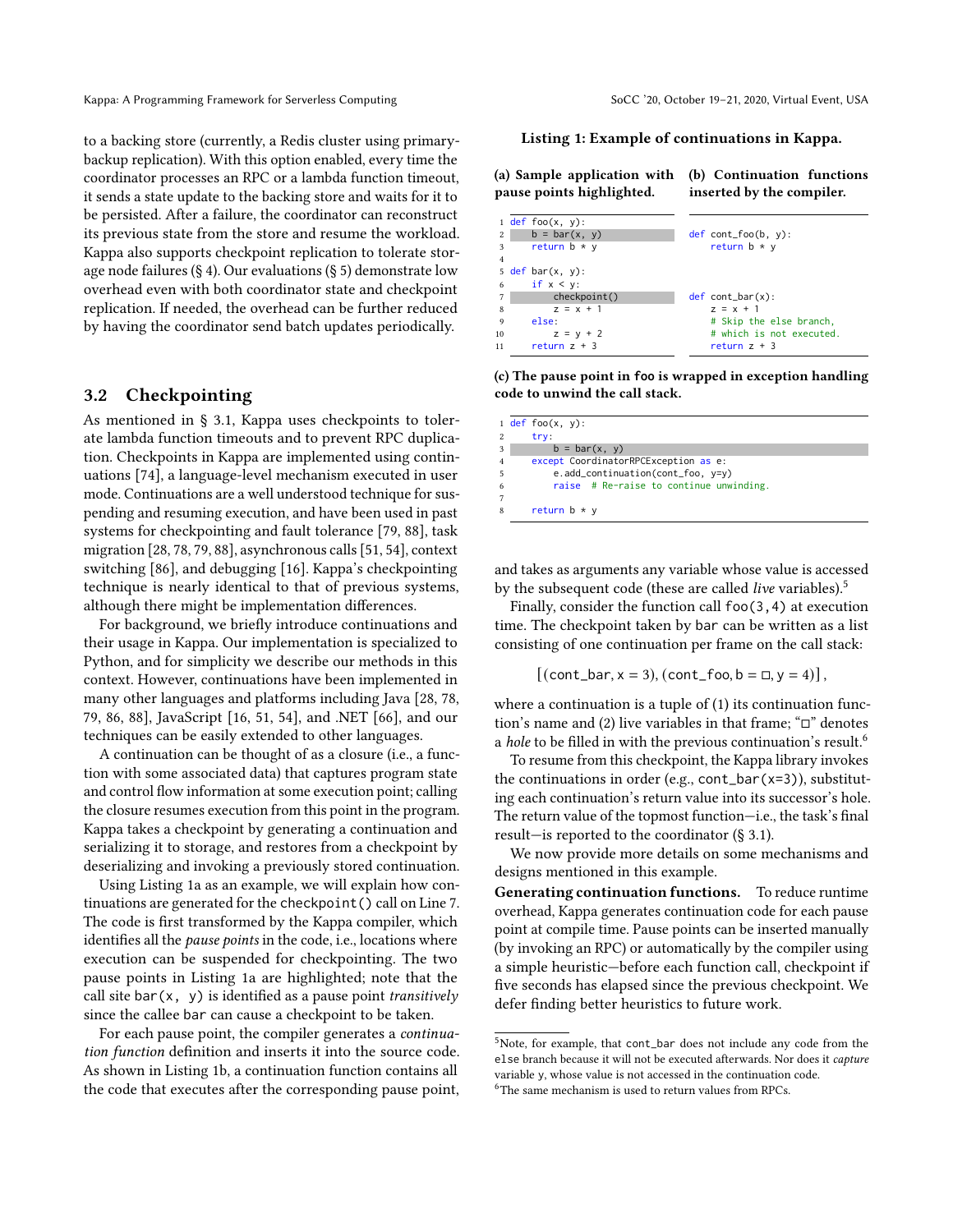SoCC '20, October 19-21, 2020, Virtual Event, USA Wen Zhang, Vivian Fang, Aurojit Panda, and Scott Shenker

For each pause point, the compiler statically identifies live variables [\[2\]](#page-12-1) and teases out the code that executes afterwards by analyzing the control structure around the pause point (similar to Sekiguchi et al. [\[78\]](#page-15-11) and Tao [\[88\]](#page-15-10)), thereby constructing a continuation function. We omit details of this analysis and refer interested readers to prior work. Our compiler can generate continuations for common control flow constructs including if statements, for and while loops, and continue and break statements; it currently lacks support for some other Python features, which we detail in § [6.](#page-11-0)

Recall that the compiler must generate continuation functions for transitive pause points, i.e., calls to functions that may checkpoint. Precisely identifying transitive pause points at compile time is challenging for Python, a dynamically typed language with first-class functions. Instead, the Kappa compiler conservatively assumes every function call to be a transitive pause point and generates a continuation function for it. Although this strategy bloats the transformed code, for our applications the resulting code size is still negligible compared to the Kappa and third-party libraries.

Runtime behavior. Given the statically generated continuation functions, the Kappa library checkpoints at runtime by unwinding the call stack to create a continuation for each frame. It unwinds the stack using a common exception-based mechanism [\[28,](#page-13-17) [51,](#page-14-11) [66,](#page-14-13) [79,](#page-15-9) [88\]](#page-15-10), which we briefly describe.

At every pause point, our compiler inserts an exception handler that creates a continuation upon catching an exception (Listing [1c\)](#page-4-1). To make an RPC, the Kappa library records details of the call and raises a special exception, triggering the exception handler at every level of the call stack. Each handler appends a new continuation and re-raises the exception. Finally, the top-most handler, part of the Kappa library, serializes and persists the list of continuations.

Because the compiler conservatively assumes that every function could checkpoint, it wraps every function call in a try/except block. Even so, the normal execution overhead is minimal since try/except in Python is "extremely efficient if no exceptions are raised" [\[71\]](#page-15-13)—our benchmark showed a 10 ns ( $\approx 8\%$ ) overhead over a no-op function call on AWS Lambda (Python 3.6). During checkpointing, the exception handling overhead is negligible compared to storage I/O.

Why language-level checkpoints? Kappa checkpoints within the high-level language that the application is written in. An alternative, language-agnostic approach is to save a process's address space as in libckpt [\[67\]](#page-14-14) and DMTCP [\[10\]](#page-13-19). Although more transparent, such an approach is less flexible in checkpoint construction. For example, while Kappa saves only live variables, a lower level strategy might save extraneous data such as dead values or garbage pages that haven't been returned to the OS. Kappa is also more portable—it

<span id="page-5-2"></span>Listing 2: Sample concurrent Kappa program.

|                | 1 def count(q):              | 9  | $q$ . enqueue $("")$              |
|----------------|------------------------------|----|-----------------------------------|
| $\mathfrak{D}$ | $ctr = \theta$               | 10 |                                   |
| 3              | while $q$ dequeue() $!=$ "": |    | 11 @on coordinator                |
| $\overline{4}$ | $ctr += 1$                   |    | $12 \text{ def } \text{main}()$ : |
| 5              | return ctr                   | 13 | $q = make\_queue(sz = 1)$         |
| 6              |                              | 14 | $fut = spam(count, (q,))$         |
|                | 7 def gen $(q)$ :            | 15 | spam(gen, (q,))                   |
| 8              | q.enqueue("a")               | 16 | assert fut.wait() == $1$          |
|                |                              |    |                                   |

works on any serverless platform that supports Python regardless of the underlying OS, including any platform that restricts lambdas to only execute Python code.

Why not use **yield**? Python's yield keyword suspends a function and transfers control to its caller. We decided against using yield to suspend computation in Kappa (as Pivot [\[54\]](#page-14-12) does for JavaScript) as we are unaware of any portable technique for serializing the suspended state.<sup>[7](#page-5-1)</sup>

### <span id="page-5-0"></span>3.3 Concurrency API

Kappa provides mechanisms for launching and synchronizing parallel tasks, making it easier to exploit the resource elasticity offered by serverless platforms. Specifically, we provide two basic concurrency abstractions:

Spawn. The spawn RPC launches a new task to execute a function call f(args) in parallel and returns a future [\[50\]](#page-14-15) for the result. A spawn is implemented by creating an initial checkpoint that, when resumed, executes the function call; the coordinator then invokes a lambda that restores from this checkpoint. We also provide a map\_spawn RPC, which spawns multiple tasks that run the same function on different arguments; the spawned tasks share an initial checkpoint.

FIFO queues. Kappa tasks can communicate using multiproducer multi-consumer FIFO queues. These queues have bounded size—a task blocks when it enqueues to a full queue or dequeues from an empty queue. These semantics allow queues to be used not only for inter-process communication but also as locks and semaphores.

Listing [2](#page-5-2) illustrates the use of these primitives. The entry point function main is marked with the on\_coordinator decorator, indicating that it runs as a process on the coordinator rather than on a lambda function. On-coordinator tasks should be lightweight (e.g., control tasks like main here) so that the coordinator machine does not become a bottleneck.

As shown in the code, we modeled our API after Python's built-in multiprocessing API and expect its usage to resemble ordinary parallel programming in Python.

<span id="page-5-1"></span><sup>7</sup>Stackless Python [\[47\]](#page-14-16) requires a custom Python interpreter, and the generator\_tools package [\[77\]](#page-15-14) manipulates Python bytecode, which is neither stable across Python versions nor portable across Python VMs [\[72\]](#page-15-15).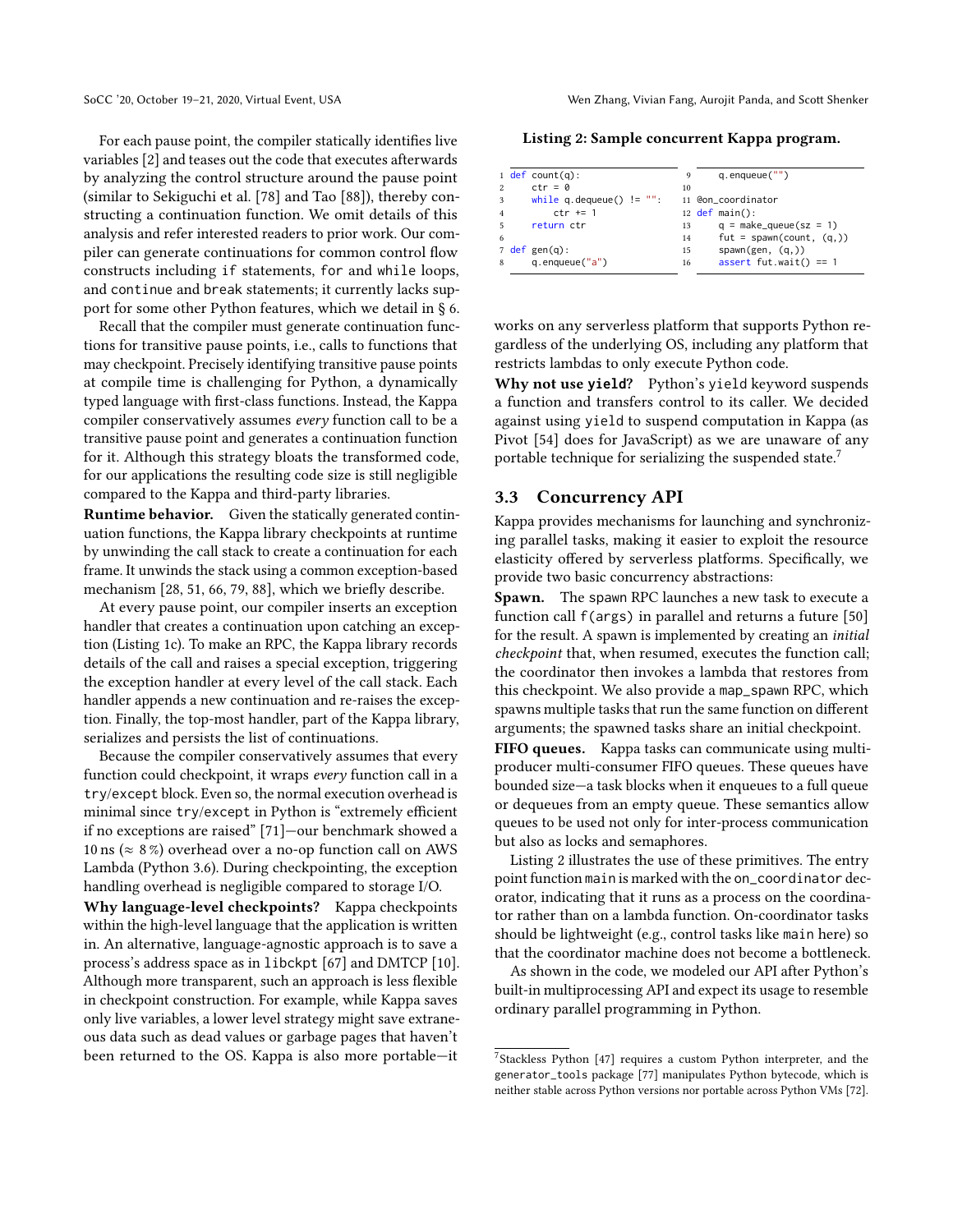All aforementioned concurrency operations are implemented as coordinator RPCs, and thus enjoy the RPC fault tolerance guarantees (§ [3.1\)](#page-3-0). Furthermore, by directing lambdato-lambda communication through the coordinator, Kappa works around the restriction that lambda functions cannot accept inbound network connections [\[36,](#page-14-17) [41\]](#page-14-6).

The enqueue RPC supports either passing the object to the coordinator as part of the RPC message, or storing the object in storage and only passing a handle. The former mode is faster for small objects (by saving a round trip to storage), while the latter is better for big objects (since the object content doesn't go through RPC processing, also avoiding a coordinator bottleneck). By default, enqueue picks a mode using a threshold on object size (see § [5.2\)](#page-7-1).

### <span id="page-6-0"></span>3.4 External Services

A Kappa task can call services external to the platform (e.g., a REST API for computer vision). Interactions with external services pose two fault tolerance challenges: Kappa must ensure that (1) external calls with side effects be issued only once even when lambdas time out:<sup>[8](#page-6-3)</sup> and (2) calls that last longer than the lambda time limit make progress.

Kappa solves both challenges in an extensible manner using spawn: the programmer wraps a stateful external call in a child task, spawns it on the coordinator  $(\S 3.3)$  $(\S 3.3)$ , and waits for it to finish.<sup>[9](#page-6-4)</sup> The RPC mechanism  $(\S 3.1)$  $(\S 3.1)$  ensures that the spawn, and thus the external service call, is never duplicated (assuming no coordinator failures). In case of a long-lasting call, the wait would block, causing the parent task to terminate and restart when the child finishes. Note that since the coordinator is not executed on a lambda function, Kappa can run several on-coordinator tasks in parallel.

External storage services are treated specially. Writing to storage is effectful and thus must happen on the coordinator (except for tasks idempotent with respect to storage). To avoid routing all write content through the coordinator, Kappa provides a helper that first writes the content to a temporary location in storage, and then issues a coordinator RPC that moves the temporary file to its intended location. We have implemented this mechanism for S3.

#### <span id="page-6-1"></span>4 Implementation

We have implemented Kappa. Our prototype implementation executes Python 3.6 code on AWS Lambda, although Kappa can be extended to other languages and serverless platforms. Compiler and library. We implemented the Kappa compiler in Python as described in § [3.2.](#page-4-0) The compiler-generated

code is packaged with the Kappa library, a Python module that implements checkpointing and RPCs. It serializes continuations using Python's built-in and widely used pickle library, hence requiring all variables captured in a checkpoint to be serializable using pickle. [10](#page-6-5) We can relax this requirement by using other serialization libraries, or by having the compiler generate code for unserializable objects.

Coordinator. Our coordinator, written in Go, uses goroutines to schedule Kappa tasks. Each task is managed by a goroutine, which invokes lambda functions synchronously to run the task and processes RPCs from it. Synchronization between tasks maps to synchronization between goroutines inside the coordinator. For example, each Kappa queue is backed by a Go channel; a Kappa task blocking on an enqueue RPC is then implemented as its "manager" goroutine blocking on a send to the corresponding Go channel. The coordinator launches Python processes locally to run on-coordinator tasks (§ [3.3\)](#page-5-0).

With fault tolerance enabled, the coordinator persists state changes before performing any action. We use locks in the coordinator and Redis transactions to ensure that state changes and corresponding Redis updates are atomic, providing both durability and consistent ordering for state updates.

Storage. Kappa uses storage services for checkpoints (§ [3.1\)](#page-3-0) and large queue elements ( $\S$  [3.3\)](#page-5-0); we refer to both as stored objects. We currently support using S3 and Redis for storage.

Kappa supports replicating stored objects for fault toler-ance using a user-specified minimum replication factor<sup>[11](#page-6-6)</sup>. and can use a higher replication factor to load balance an initial checkpoint shared by many tasks created by a map\_spawn.

Stored objects are garbage collected using reference counting (to account for checkpoint sharing from map\_spawn). When an RPC drops an object's reference count to zero, the coordinator instructs the issuing task to delete the object. Garbage collection (GC) is currently implemented only for Redis; since S3 storage is cheap, we simply delete all S3 objects when a workload ends.

#### <span id="page-6-2"></span>5 Evaluation

We now demonstrate the performance and generality of Kappa. For performance, we measure the overhead of checkpointing (§ [5.1\)](#page-7-0) and concurrency operations (§ [5.2\)](#page-7-1) using microbenchmarks, then the end-to-end performance of five applications. These applications come from diverse domains (e.g., SQL queries, streaming analytics, and web crawling)

<span id="page-6-4"></span><span id="page-6-3"></span><sup>8</sup>This subsection assumes no coordinator failures—we cannot guarantee that external side effects be issued only once if the coordinator can fail. <sup>9</sup>Since such tasks merely block on I/O (e.g., a REST API call), they require little resource and are unlikely to make the coordinator a bottleneck.

<span id="page-6-6"></span><span id="page-6-5"></span> $^{10}\mathrm{The~pickle}$  module supports most common object types including scalars and collections of serializable objects. See its documentation [\[73\]](#page-15-16) for details.  $^{11}{\rm A}$  Redis instance can offer a replication factor of  $>1$  if it has any backups connected to it. When writing a checkpoint, the Kappa library waits for the primary Redis instance and all backups to acknowledge the write.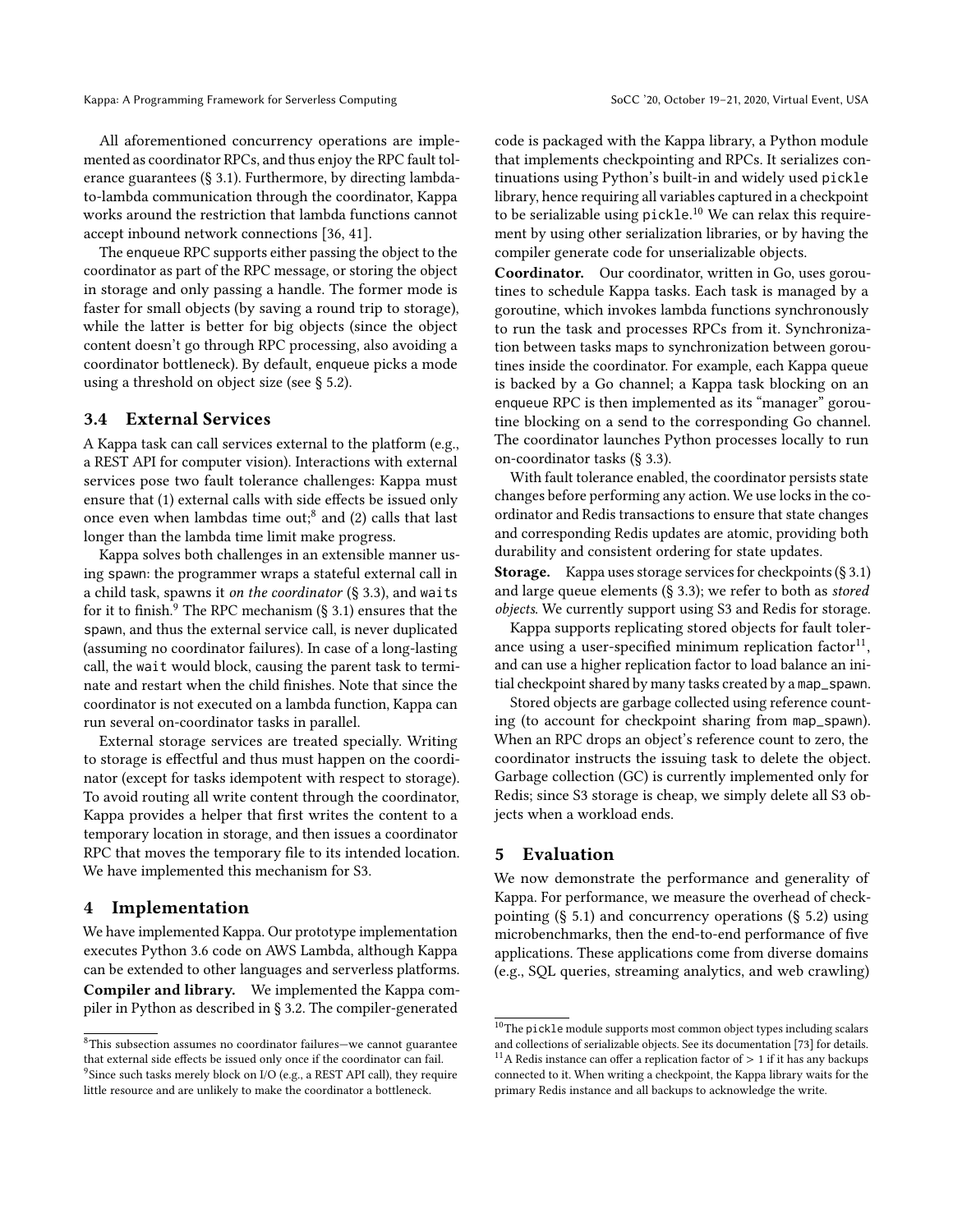and exhibit different parallelism patterns (e.g., fork-join, message passing), demonstrating the generality of our approach.

We performed our evaluations on AWS (us-west-2 region). The Kappa coordinator runs on a m5.4xlarge EC2 instance and creates AWS Lambda functions with maximum memory (3008 MB). Unless otherwise noted, we enable coordina-tor fault tolerance (§ [3.1\)](#page-3-0) and checkpoint replication (§ [4\)](#page-6-1)—the coordinator replicates to a pair of primary-backup Redis instances each on a m5.large VM (two vCPUs and up to 10 Gbps of network), and checkpoints are stored in Redis with a minimum replication factor of 2 (using the same setup).

For applicable microbenchmarks (§ [5.2\)](#page-7-1), we compare to gg [\[26\]](#page-13-5), PyWren [\[40\]](#page-14-2) (v0.4), and AWS Step Functions [\[8\]](#page-13-11). We configure gg to use a Redis instance (as specified above) as storage; PyWren only supports S3. To improve their performance, we prepackage binaries into gg's lambda functions, and all Python dependencies into PyWren's (so it can skip downloading the Anaconda runtime). We also configured a small 100 ms polling interval for PyWren's wait function, which polls S3 for lambda completion.

For end-to-end evaluation (§ [5.3\)](#page-9-0), we compare several Kappa applications to PyWren and Spark implementations (the latter on VMs). We do not compare against gg, which expects ELF executables as input [\[26\]](#page-13-5) and has no first-class Python support. Nor do we compare against AWS Step Functions, whose lambda startup overhead is too high for any meaningful application measurement (§ [5.2\)](#page-7-1). Because our prototype only supports AWS, we defer comparisons against Azure Logic Apps and Durable Functions to future work.

#### <span id="page-7-0"></span>5.1 Checkpointing Overhead

We run a task on a lambda function that checkpoints every 100 ms and measure the latency. We look at both synchronous checkpoints (where application processing is paused until the checkpoint is persisted and the RPC returns) and asynchronous checkpoints (where a background step persists the checkpoint and makes the RPC). We overlap asynchronous checkpointing with CPU-intensive foreground computation to match expected application behavior. Checkpoints are stored on either S3 or Redis; although S3 provides worse performance (see below), it is more price efficient and requires no additional setup as opposed to Redis, thus representing the easiest option for most users. Finally, each experiment is run with and without replication. For the replication-enabled runs, coordinator state and Redis checkpoints are replicated on a (separate) pair of Redis instances; we do not actively replicate S3 checkpoints.

Figure [2](#page-8-0) shows the checkpoint latency for various sizes. Redis outperforms S3 for all sizes although the gap narrows for larger sizes, where throughput dominates. Replication overhead is less than 2 ms for Redis checkpoints of up to 100 KB,

<span id="page-7-2"></span>

| Table 3: Checkpoint scaling-latency of parallel lamb- |
|-------------------------------------------------------|
| das synchronously taking replicated checkpoints of    |
| 0.5 KB at a 100 ms interval.                          |

| Parallel lambdas                                                                              | $\blacksquare$ | 10 | 100 | 1000 |  |
|-----------------------------------------------------------------------------------------------|----------------|----|-----|------|--|
| <b>Median latency</b> $3.55 \text{ ms}$ $3.63 \text{ ms}$ $3.54 \text{ ms}$ $3.54 \text{ ms}$ |                |    |     |      |  |
| <b>P95 latency</b> 6.17 ms 6.47 ms 4.70 ms 5.41 ms                                            |                |    |     |      |  |

but grows more rapidly afterwards as replication becomes throughput-bound. Finally, asynchronous checkpointing is slower as it is overlapped with foreground computation.

In terms of checkpoint content, the call stack depth and the number of objects captured have little impact on checkpoint latency for less than ten levels deep and 10 000 objects.

Overall, the median synchronous checkpoint latency is under 5 ms (with replication) for checkpoints up to 100 KB, which is not expected to significantly impact application performance. Data-intensive applications can use asynchronous RPCs to reduce the impact of checkpointing or use custom serialization to reduce checkpoint size.

Finally, we evaluate the scalability of checkpointing by measuring the latency of concurrent lambdas simultaneously taking 0.5 KB checkpoints (with replication) at a 100 ms interval. Table [3](#page-7-2) shows that the median checkpoint latency remains less than 4 ms even with 1000 concurrent lambdas. We can achieve good scaling for larger checkpoint sizes as well by scaling up the Redis store (since the coordinator load is unaffected by checkpoint size).

## <span id="page-7-1"></span>5.2 Performance of Kappa Library

Spawn latency. We have an on-coordinator task measure the latency of spawning an empty task and waiting for its completion<sup>[12](#page-7-3)</sup>, varying the amount of data passed to the task. For comparison, we measure the base spawn latency of gg [\[26\]](#page-13-5), PyWren [\[40\]](#page-14-2), and a minimal Go launcher that directly calls the AWS SDK.

As Table [4a](#page-8-1) shows, even when passing a large 1 MB argument, Kappa launches a task within 55 ms over 95 % of the time. Compared to the minimal Go launcher, a base Kappa spawn is at median 5.5 ms slower due to RPC overhead (e.g., checkpointing and coordinator state replication) and checkpoint loading. This mostly excludes any setup cost because after the first spawn of each run, all subsequent tasks were found to be running on a reused "warm" Python runtime.

In comparison, gg has slightly higher spawn latency partly due to process launches and file operations. PyWren, on the other hand, is significantly slower as its lambda handler polls

<span id="page-7-3"></span> $^{12}\rm S$ ince the wait RPC has no side effect, we enabled an optimization that allows wait to not take a checkpoint.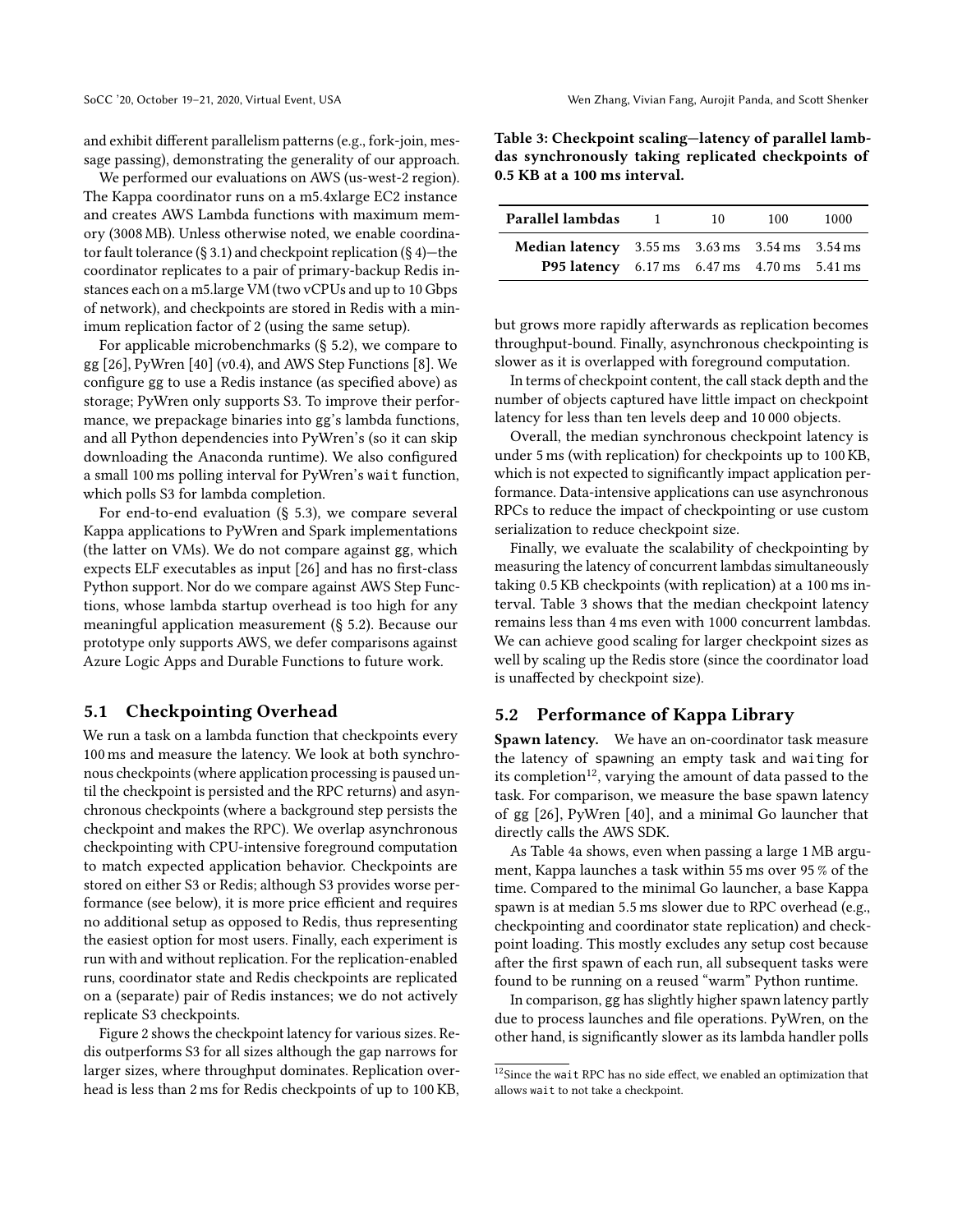<span id="page-8-0"></span>

Figure 2: Checkpoint latency by checkpoint size. Each bar shows the median, 5th percentile (P5), and 95th percentile (P95) of 500 measurements. Up to 2% of asynchronous S3 calls failed as they hadn't finished before the next call was issued; all Redis calls succeeded. Redis checkpoints are replicated (where noted) to two instances; S3 checkpoints are not actively replicated.

<span id="page-8-1"></span>Table 4: Spawn performance. The "Data" column shows the amount of data passed to the spawned task. The "Go launcher" is a minimal Go program that creates a new lambda function and invokes it directly using the AWS SDK.

(a) Spawn latency of a single task (five runs of 100 sequential spawns each).

| (b) Lambda launch times (mean and std. dev.) in a 1000-lambda launch ( $n=20$ ). |  |
|----------------------------------------------------------------------------------|--|
| The "reuse $\lambda$ s" Go launcher reuses the same lambda handler across runs.  |  |

|             |           | Spawn latency        |                      |                     |           | Launch time        |                   |                    |
|-------------|-----------|----------------------|----------------------|---------------------|-----------|--------------------|-------------------|--------------------|
|             | Data size | Median               | P95                  |                     | Data size | 500th $\lambda$    | 990th $\lambda$   | 1000th $\lambda$   |
| Kappa       | $\Omega$  | $15.5 \,\mathrm{ms}$ | $20.5 \,\mathrm{ms}$ | Kappa               | 0         | $467 \pm 16.1$ ms  | $609 \pm 51.2$ ms | $1.31 \pm 0.736$ s |
|             | 100 KB    | $17.4 \text{ ms}$    | $23.8 \,\mathrm{ms}$ |                     | 100 KB    | $468 \pm 15.4$ ms  | $599 \pm 51.6$ ms | $1.26 \pm 0.498$ s |
|             | 1 MB      | $45.8 \,\mathrm{ms}$ | 54.1 ms              |                     | 1 MB      | $533 \pm 13.6$ ms  | $815 \pm 210$ ms  | $1.62 \pm 0.132$ s |
| Go launcher | 0         | $9.99 \,\mathrm{ms}$ | $14.9 \,\mathrm{ms}$ | Go launcher         | 0         | $487 + 45.2$ ms    | $601 \pm 46.7$ ms | $1.09 \pm 0.442$ s |
|             |           |                      |                      | $(reuse \lambda s)$ | $\Omega$  | $347 \pm 58.5$ ms  | $414 \pm 76.8$ ms | $457 \pm 106$ ms   |
| gg [26]     | $\theta$  | $30.9 \,\mathrm{ms}$ | $37 \text{ ms}$      | $gg$ [26]           | 0         | $668 \pm 80.4$ ms  | $749 \pm 81.6$ ms | $809 \pm 236$ ms   |
| PyWren [40] | $\theta$  | 2.54 s               | 2.72s                | PyWren [40]         | 0         | $4.13 \pm 0.725$ s | $6.56 \pm 1.12$ s | $7.81 \pm 1.22$ s  |

for task completion at a 2 s interval (not configurable using its API), dominating the running time of short tasks. $^{13}$  $^{13}$  $^{13}$ 

Spawn throughput. We measure task launch times in a 1000-task spawn.[14](#page-8-3) Each task loads a shared checkpoint loadbalanced across four Redis pairs and sleeps for 5 s(subtracted from the reported launch times). We compare to gg, PyWren, and two versions of our Go launcher, one creating a new AWS Lambda handler for each run (as in Kappa), the other reusing the same handler across runs (as in PyWren and gg).

Table [4b](#page-8-1) shows the mean launch times for the 500th, 990th, and 1000th lambdas. For up to 990 tasks, Kappa adds a roughly 10 ms overhead over the Go launcher without lambda reuse. Unlike in single-spawn, this overhead includes one-time setup costs since parallel lambdas cannot recycle execution environments. For the 1000th lambda, Kappa exhibits higher mean and variance than gg. We attribute this gap to Kappa not reusing lambda handlers, given the similar gap between the two Go launchers. PyWren, unlike the other systems, launches lambdas asynchronously and detects their completion by polling S3, leading to worse performance.

Finally, we measure the spawn throughput of AWS Step Functions, which supports both dynamic parallelism (Map) and static parallelism (Parallel). With Map, we encountered

<span id="page-8-3"></span><span id="page-8-2"></span> $\rm ^{13}PyWren's$  lambda handler runs user tasks in a separate process on the lambda and checks for the subprocess' completion periodically. This is separate from the wait function, which polls from the "coordinator" machine.  $^{14}$  1000 is our per-region concurrency limit on AWS Lambda.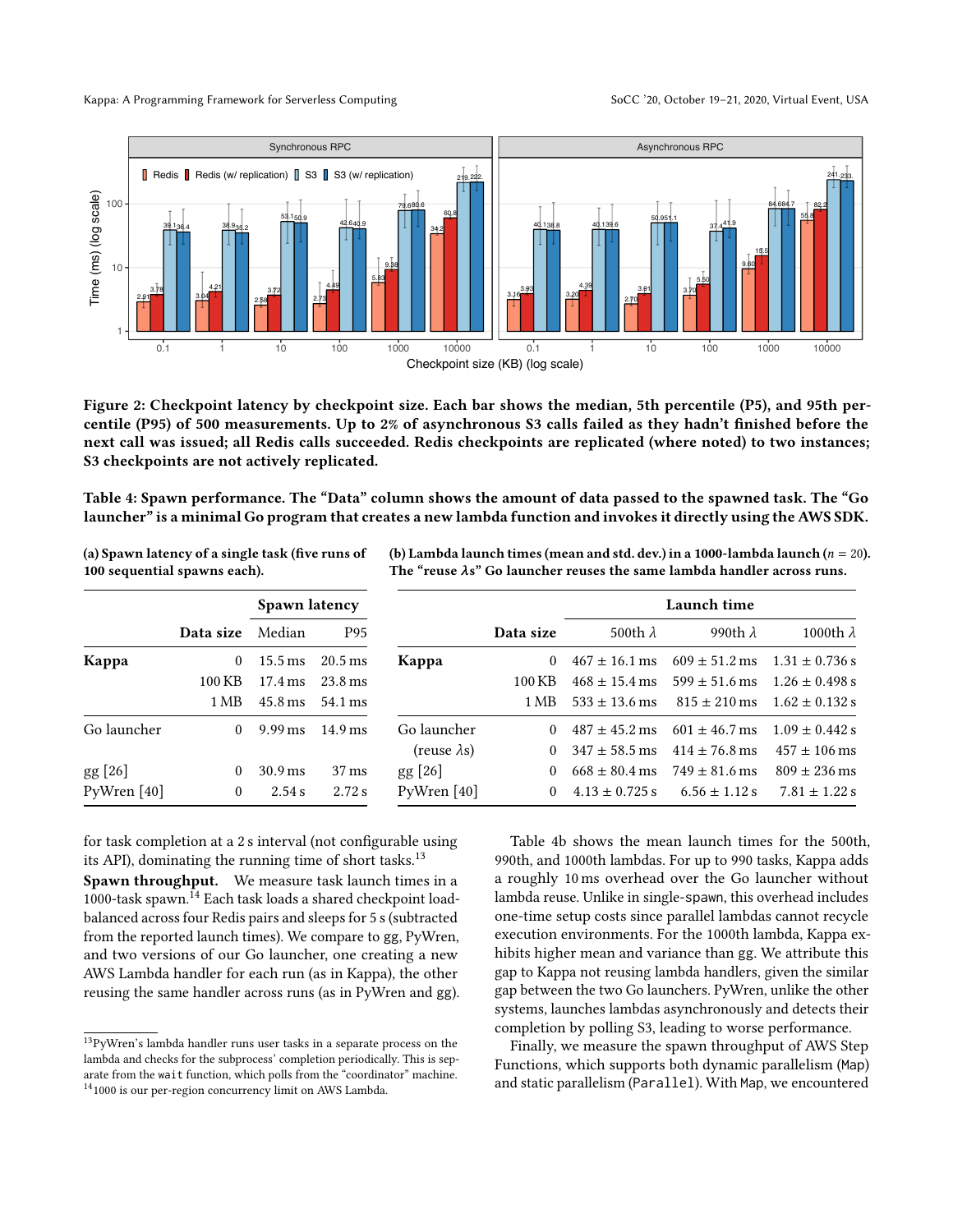SoCC '20, October 19-21, 2020, Virtual Event, USA Wen Zhang, Vivian Fang, Aurojit Panda, and Scott Shenker

<span id="page-9-1"></span>

Figure 3: Using AWS Step Functions to launch 1000 lambdas, each sleeping for a fixed duration.

an undocumented concurrency limit of less than 50, too low for most of our applications. With Parallel, we launched 1000 lambdas each sleeping for an identical duration. Figure [3](#page-9-1) shows the number of lambdas running at each point in time. Although we hit no concurrency ceiling, it took more than 18 minutes for all 1000 lambdas to launch,  $130\times$  to 2300 $\times$ the duration of the other systems (Table [4b\)](#page-8-1). This overhead would dominate our applications (§ [5.3\)](#page-9-0), many of which repeatedly invoke batches of short tasks. We thus do not offer application comparisons against AWS Step Functions. Message passing. To quantify task-to-task communication overhead, we report half the round-trip time to send a message to another task and have it echoed back using shared queues (with the receiver busy-waiting). The message is stored either on the coordinator or in Redis (§ [3.3\)](#page-5-0); in both cases it is replicated to two copies, the former as part of coordinator state, and the latter by stored object replication.

Figure [4](#page-10-0) shows message passing latency for various configurations. Passing messages through the coordinator is faster for small messages (tens of KB) since it saves a round-trip to Redis, but is slower for larger messages due to RPC processing overhead. It might also make the coordinator a bottleneck, while Redis storage can scale more easily to handle large messages. The enqueue RPC, by default, picks a mode using a message size threshold (100 KB in our implementation).

<span id="page-9-0"></span>Fault-tolerant writes. For fault-tolerant S3 writes (§ [3.4\)](#page-6-0), we measure the duration from when the write is issued to when the object is moved to its intended location (although asynchronous writes allow application code to proceed during the move). Figure [5](#page-10-0) shows fault-tolerant writes to be costly (2.08×–3.06× median overhead for synchronous writes), because we had to implement S3 moves using a slow COPY-DELETE sequence. Applications idempotent with respect to storage can avoid this overhead by writing to storage directly.

#### 5.3 Applications

We present five Kappa applications to demonstrate the generality and performance of our framework. For some applications we also created Spark baselines, which we ran on Amazon EMR (Spark 2.3.1) using a m5.4xlarge VM as the master node (same as the Kappa coordinator) and c4.4xlarge VMs as workers. Since Kappa uses only one of two hyperthreads of a lambda, we configured Spark workers to also only use half of all hyperthreads.

TPC-DS. We implemented four SQL queries from the TPC-DS benchmark [\[90\]](#page-15-17) [15](#page-9-2) as multi-stage MapReduce jobs on top of Kappa tasks. Tasks in each stage are launched us-ing map\_spawn, data is shuffled using Kappa queues<sup>[16](#page-9-3)</sup>, and query logic is implemented using the pandas library [\[53\]](#page-14-18).

For comparison, we run the same queries with PyWren and Spark using identical query plans; and with Spark SQL, which computes query plans using its query optimizer [\[13\]](#page-13-20). All four read input from S3 and are given the same number of worker cores. Kappa and PyWren invoke lambdas from the same VM and are given the same number of Redis instances.<sup>[17](#page-9-4)</sup>

We run the queries using the TPC-DS qualification parameters on data created using the data generator (scale = 100 GB). Kappa launches up to 499 parallel lambda functions (for Q16), and shuffles 5400 (Q1) to 41 865 (Q94, Q95) items.

Figure [6](#page-10-0) shows that for each query, Kappa achieves lower runtime than PyWren despite providing stronger fault tolerance (see discussions of PyWren's inefficiencies in § [5.2\)](#page-7-1). Compared to Spark and Spark SQL, Kappa performs comparably or better even without taking into account the time taken to set up a Spark cluster, which can be minutes.

Word count. We implemented word count in the canonical MapReduce style; it reads input from and writes output to S3, and shuffles intermediate data through Kappa queues (backed by two pairs of m5.large Redis VMs). We evaluate Kappa word count, as well as a Spark baseline, using 32 GB of text from Project Gutenberg [\[68\]](#page-15-18) in 64 MB chunks, and define a "word" as a maximal substring of at least three English letters (case-insensitive). The output consists of 486 697 unique words and their counts in text form, amounting to 7.3 MB in size. Figure [7a](#page-10-1) shows that Kappa scales well and takes 5.9 % to 21.6 % longer than Spark at median, with the greatest slowdown coming from the largest worker count (= 128).

Parallel grep. This application counts the occurrences of a string in a single file split into chunks. Each worker

<span id="page-9-3"></span><span id="page-9-2"></span> $^{15}\mathrm{We}$  used the queries for which PyWren implementations are available [\[69\]](#page-15-19) (Q1, Q16, Q94, and Q95); we modified them to improve their performance.  $\frac{16}{16}$ These queues are configured to pass data through Redis. By the fault tolerance setup (§ [5\)](#page-6-2), Kappa stores two copies of all shuffle data.

<span id="page-9-4"></span><sup>&</sup>lt;sup>17</sup>We use 18 m5.large VMs (each has 2 vCPUs and runs one Redis process). For Kappa, they are configured as 9 master-slave pairs, one for coordinator state replication and the rest for checkpoints and shuffle data. The PyWren version uses all instances for data shuffling with no replication.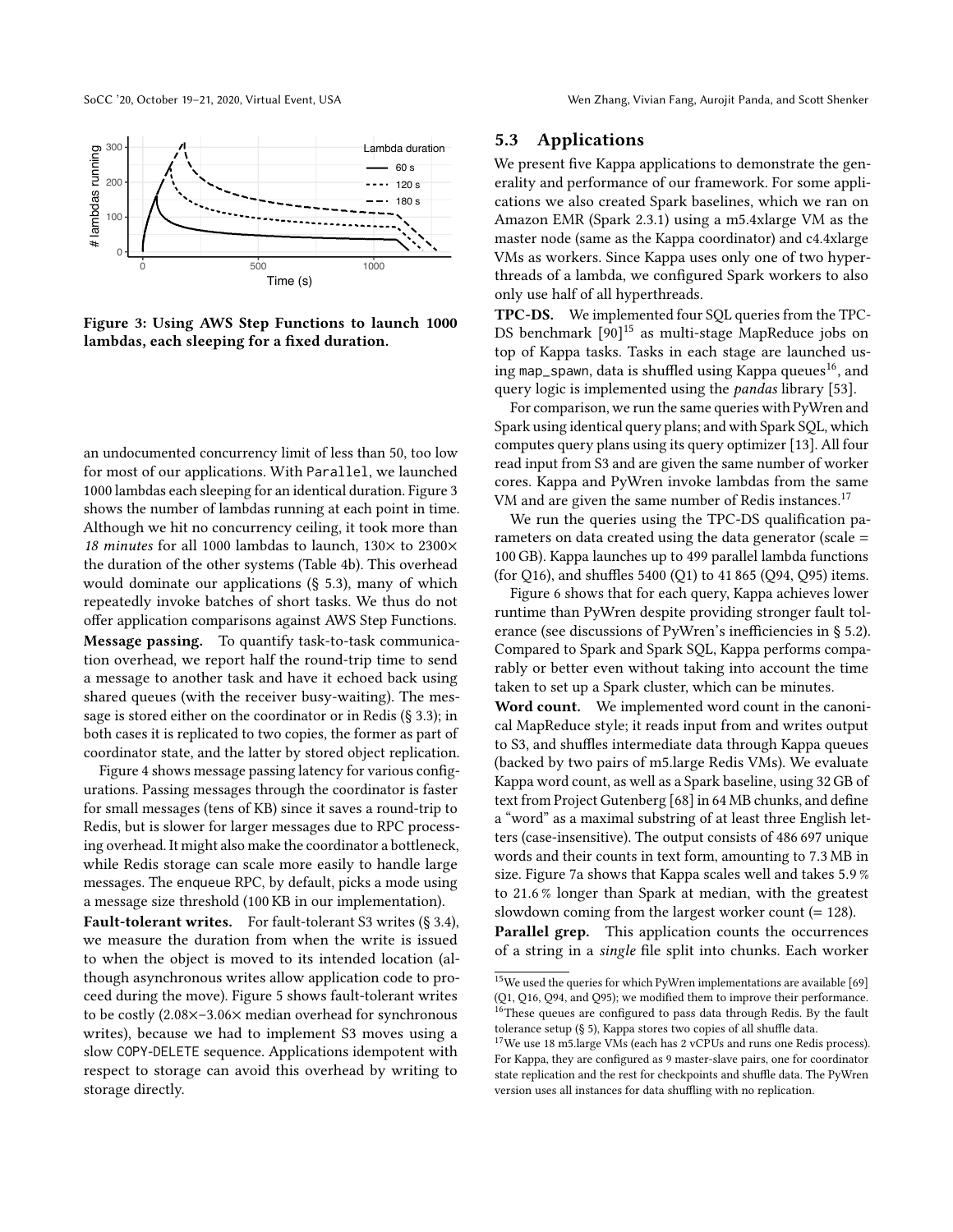Kappa: A Programming Framework for Serverless Computing SoCC '20, October 19-21, 2020, Virtual Event, USA

<span id="page-10-0"></span>



20 40 60 Q1 Q16 Q94 Q95 TPC-DS query Time (s)  $\overline{+}$  Kappa  $\overline{\circ}$  PyWren  $\overline{\triangle}$ 

Figure 4: Latency of message passing between tasks (median, P5, and P95).

Figure 5: Latency of fault-tolerant vs raw S3 writes (median, P5, and P95).

Figure 6: TPC-DS query run time. Bars show the median of ten runs.

<span id="page-10-1"></span>

Figure 7: Strong scaling results for three applications.

processes a contiguous range of chunks and, to deal with substrings that straddle chunks, communicates boundary content with neighbors using queues.

We run parallel grep to search 32 GB of data on S3 for a three-character string that occurs roughly 200 million times. In addition to reporting the running time, we compute the workload's actual duration—the makespan computed using the actual duration of each task and the task dependency graph; a task's actual duration is a conservative measurement of time spent reading input, computing, and writing output. We then report the overhead (defined as the difference), which includes lambda invocation, checkpointing, etc.

Figure [7b](#page-10-1) shows that parallel grep scales well up to 128 workers (each processing two chunks), while the overhead remains roughly constant at around 2 s. We did not compare against a Spark implementation since the Spark programming model does not naturally support dealing with the boundary between two consecutive chunks of the input.<sup>[18](#page-10-2)</sup> Streaming. This workload uses parallel workers to compute the average number of hashtags per tweet in a stream of

<span id="page-10-3"></span>

Figure 8: Web crawler with 1000 workers and a 1 min lambda timeout—Aggregate download rate of bytes from new pages.

tweets. Workers pull from a shared work queue and send periodic updates to an aggregator task; they checkpoint before processing each chunk as a result of calling dequeue. For evaluation, we use 64 GB of tweets in JSON [\[89\]](#page-15-20) stored as 128 MB chunks on S3; downloading and processing a chunk takes roughly 5 s. To stress test timeout recovery, we imposed a short lambda timeout of 15 s and compare to runs that experienced no timeouts. Figure [7c](#page-10-1) shows that the application scales well and that the 15 s timeout increases the median duration by 6.8 % to 8.9 %. A less aggressive timeout of 60 s (not shown) adds a 0.9 % to 3.2 % overhead to impacted runs.

<span id="page-10-2"></span> $^{18}\rm{Although}$  Spark supports seeking to the first newline (or a custom delimiter) after an input chunk boundary, it remains a challenge to, e.g., search for a byte sequence in a binary input where no natural delimiter exists.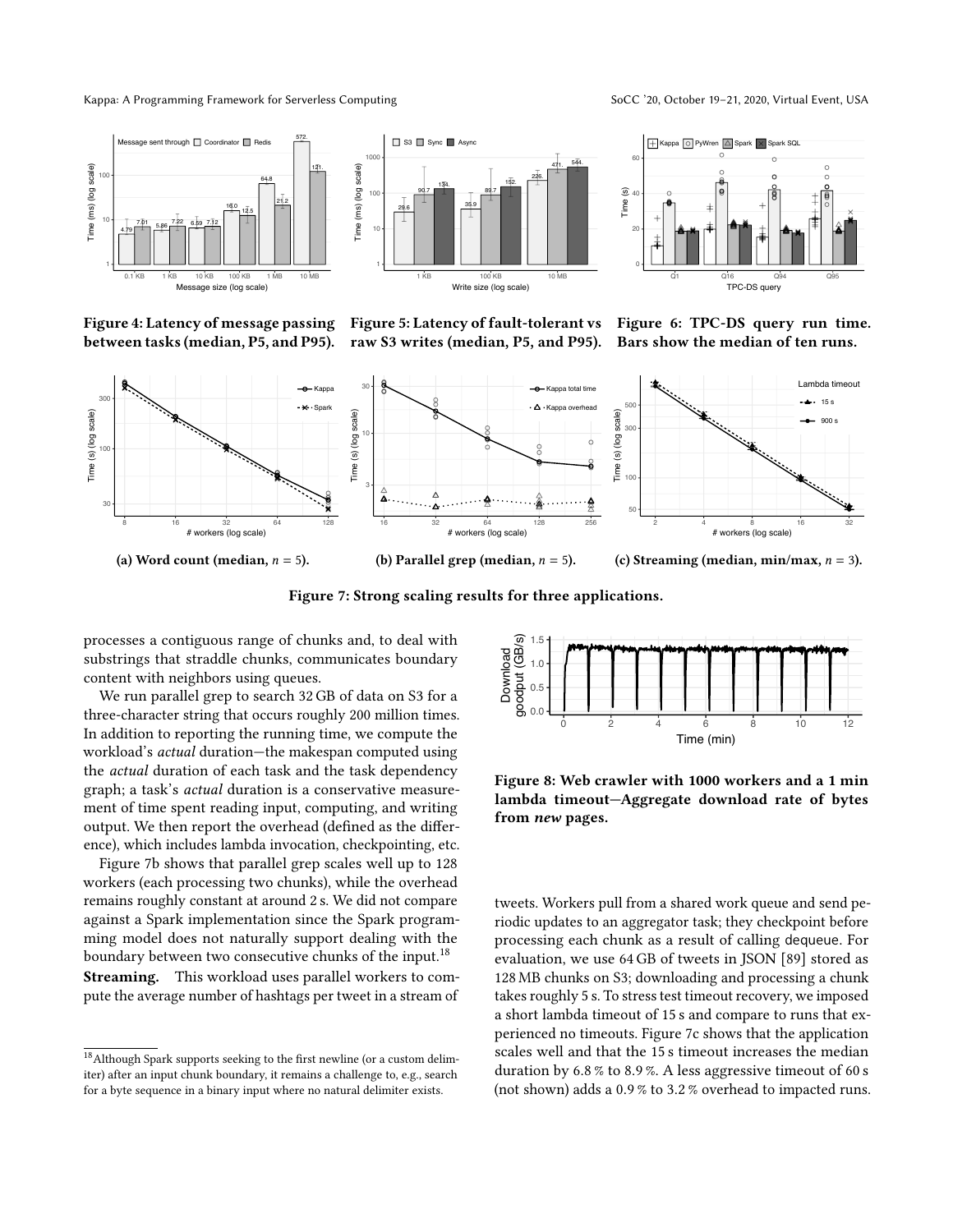Web crawler. We implemented a distributed web crawler based off UbiCrawler [\[17\]](#page-13-21) that downloads web pages starting from some seed domains [\[5\]](#page-13-22). A hash function partitions domains between workers. When a worker sees a domain outside its partition, it uses a Kappa queue to send the domain name to a scheduling task for de-duplication and reassignment. Each worker uses Python asynchronous I/O to issue 30 concurrent downloads.[19](#page-11-2) Because our prototype compiler doesn't handle async/await (§ [6\)](#page-11-0), we treat our I/O code as an "external library" within which no checkpoints are taken. When its URL frontier grows beyond a certain size, a worker stores the remainder of the frontier in Redis (by enqueueing to a queue) and retrieves it when its frontier runs empty.

We ran the web crawler with 1000 workers for 12 min; each worker checkpoints after processing every 20 pages. To exercise Kappa's fault tolerance, we imposed a short lambda timeout of 1 min. Figure [8](#page-10-3) shows the aggregate rate of bytes downloaded from new pages. Sudden dips in throughput, which last from 1 s to 2 s, indicate workers timing out and restarting. The crawler achieved a median stable throughput of 15 587 page/s, and downloaded 10.9 million unique pages in total. The coordinator processed an average of 976 RPC/s.

## <span id="page-11-0"></span>6 Limitations and Future Work

While Kappa already supports a wide range of applications, it has a few limitations, which we discuss below.

Unsupported Python features. We have not yet added support for some Python features to the compiler's continuation generation logic. These features include try/except, yield, async/await, nested function definitions, and global variables. These limitations are not fundamental—prior work has shown how to implement these features in continuation passing style, a paradigm that our approach depends on. For example, Stopify [\[16\]](#page-13-18) shows how to generate continuations for nested functions and exception handling in JavaScript.

Other restrictions on input code. Beyond the aforementioned restrictions on Python features, Kappa requires minor modifications to application code. The programmer must:

- Insert **checkpoint()** calls at appropriate points in the program, e.g., before calling external library functions that might take a long time;
- Mark calls that have externally visible side-effects (e.g., resulting in I/O) with @on\_coordinator, ensuring that such calls are executed only once (§ [3.4\)](#page-6-0); and,
- Use Kappa's concurrency primitives (§ [3.3\)](#page-5-0) instead of primitives such as Python threads.

We did not find these requirements burdensome. Among all the applications from § [5.3,](#page-9-0) we only had to insert one checkpoint () call in one application.<sup>[20](#page-11-3)</sup> In all other cases, the program already checkpoints frequently enough by invoking RPCs, and library calls do not last long enough to require checkpoints. Nor was our concurrency API any hurdle to use as it resembles Python's built-in multiprocessing API.

Static pause points. Recall that Kappa identifies pause points statically (§ [3.1\)](#page-3-0). This approach reduces the runtime overhead of checkpointing, but restricts where checkpoints can be generated and precludes deciding checkpoint locations at runtime. Relaxing this limitation through dynamic continuation computation is left to future work.

Can only checkpoint in transformed code. Kappa can checkpoint only in code transformed by the its compiler and not in, e.g., a Python C extension like numpy. Control must therefore return to Kappa-instrumented code once in a while for checkpoints to be taken.

Lack of static checking. Python's dynamic nature makes it challenging to statically analyze application code (as noted in prior work [\[63\]](#page-14-19)). For example, the Kappa compiler does not ensure at compile time that every variable captured by a checkpoint is serializable. A future direction is to implement static checking by leveraging Python type hints [\[31,](#page-13-23) [92\]](#page-15-21).

Unimplemented GC features. Our garbage collection implementation (§ [4\)](#page-6-1) currently does not delete (1) a task's last checkpoint after it exits, or (2) any object "orphaned" due to lambda timeout or failure (i.e., written to storage but not reported to the coordinator); these objects are deleted when the workload finishes. Adding these features does not change our design and would add little overhead to the critical path.

# 7 Related Work

# <span id="page-11-1"></span>7.1 Serverless Programming Frameworks

In § [2.1,](#page-1-3) we compared Kappa to existing serverless frameworks in terms of their usage models. Here we compare the other features listed in Table [1.](#page-2-0)

Fault tolerance. A fault-tolerant serverless framework avoids restarting a workload from scratch when lambda functions and/or the coordinator-equivalent fails. The mu [\[27\]](#page-13-4) and PyWren [\[40\]](#page-14-2) frameworks provide no fault tolerance. gg [\[26\]](#page-13-5) and Azure Durable Functions [\[58\]](#page-14-7) adopt replay-based fault tolerance—a failed component restarts from the beginning and skips any completed tasks by consulting a history table. These replay-based approaches, while performant and transparent, have two drawbacks:

• They require application execution to be deterministic (otherwise execution may diverge during replay).

<span id="page-11-2"></span> $^{19}\mathrm{To}$  avoid overwhelming the crawled websites, we make sure to issue at most one connection to each distinct domain across all workers.

<span id="page-11-3"></span> $^{20}\mathrm{The}$  web crawler has a checkpoint () call inserted to make sure that a checkpoint is taken for at most every 20 pages fetched.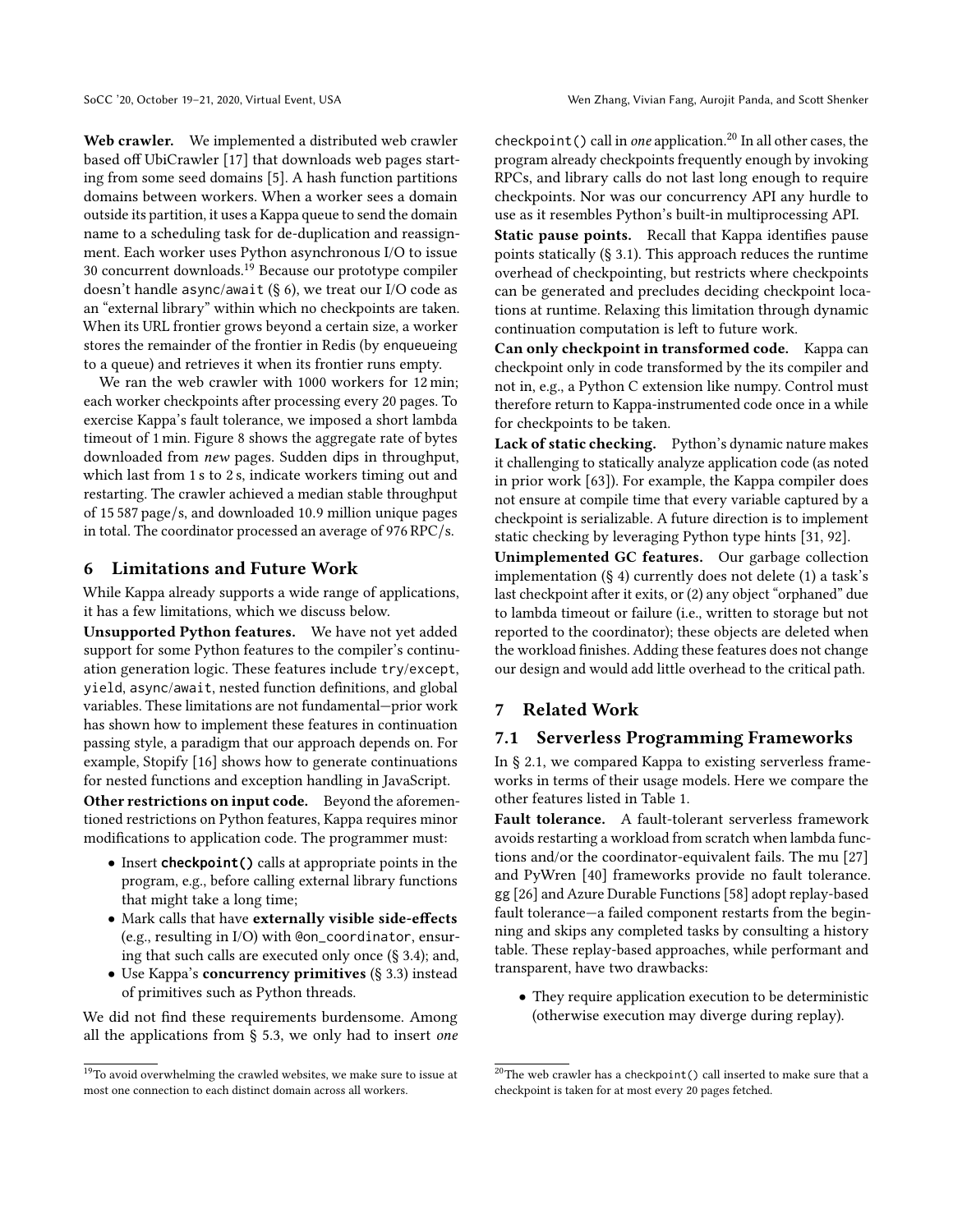• The history table can grow unboundedly even if program state has bounded size—e.g., a long-running orchestrator function on Azure must be restarted manually once in a while to avoid memory exhaustion [\[57\]](#page-14-20).

Kappa handles nondeterminism by checkpointing before each RPC, and avoids blowup by storing state (i.e., checkpoints and coordinator state) rather than history.

AWS Step Functions [\[8\]](#page-13-11) and Azure Logic Apps [\[56\]](#page-14-8) support specifying retry policies for failed tasks; only the former handles availability zone failures [\[30\]](#page-13-24). The academic frameworks do not handle provider datacenter failures.

External services. Kappa supports calling external services (§ [3.4\)](#page-6-0). The mu, PyWren, and gg frameworks lack this support, while the frameworks from cloud providers support integrating external services into serverless workflows.

Other features. Some of the features provided by previous systems that Kappa lacks include RPC pipelining [\[27\]](#page-13-4), dependency inference [\[26\]](#page-13-5), straggler mitigation [\[26\]](#page-13-5), and workflow visualization [\[8,](#page-13-11) [56\]](#page-14-8). Integrating these features into Kappa, where applicable, is deferred to future work.

## <span id="page-12-0"></span>7.2 Other Related Work

Checkpoint and restart. Our underlying techniques saving program state upon interrupts or failures and later resuming from it—are pervasive in the systems literature. Prior systems have used user-mode checkpointing for fault tolerance (e.g., libckpt [\[67\]](#page-14-14) and DMTCP [\[10\]](#page-13-19)), process migration (e.g., c2ftc [\[87\]](#page-15-22)), asynchronous programming (e.g., Tame [\[46\]](#page-14-21) and SEDA [\[95\]](#page-15-23)), and virtualization [\[45\]](#page-14-22) and resilience to power failure [\[52,](#page-14-23) [91\]](#page-15-24) in embedded devices. Others, like VMADump [\[37,](#page-14-24) § 3.4], CRAK [\[99\]](#page-15-25), and BLCR [\[35\]](#page-14-25), rely on in-kernel support to checkpoint and/or migrate user programs. This latter category is not a good fit for existing serverless environments, where kernel modification (including the loading of kernel modules) is prohibited.

Improvements to serverless platforms. Recent works have proposed serverless-optimized storage and caching solutions (e.g., Pocket [\[44\]](#page-14-3), Savanna [\[29,](#page-13-25) § 3], Cloudburst [\[85\]](#page-15-26), AFT [\[84\]](#page-15-27), and HYDROCACHE [\[97\]](#page-15-28)), security enforcement via information flow control [\[3\]](#page-13-26), and techniques to optimize the performance and resource usage of serverless platforms [\[1,](#page-12-2) [42,](#page-14-26) [49,](#page-14-27) [61,](#page-14-28) [65,](#page-14-29) [80,](#page-15-29) [82,](#page-15-30) [85,](#page-15-26) [94\]](#page-15-31). Kappa automatically benefits from transparent platform improvements, and can exploit new storage services by placing checkpoints and large queue elements there (§ [4\)](#page-6-1).

Concurrent processing frameworks. Our concurrency API (§ [3.3\)](#page-5-0), which is based on message passing, resembles those of actor frameworks like Erlang [\[14\]](#page-13-27) and Akka [\[48\]](#page-14-30). An alternative approach, à la MapReduce [\[22\]](#page-13-28) and Spark [\[98\]](#page-15-32), relies on assumptions about program structure to parallelize computation. As shown in § [5.3,](#page-9-0) structured parallelism can

be easily implemented using Kappa's lower level primitives. Ray [\[62\]](#page-14-31) supports task- and actor-based concurrency using APIs similar to Kappa's. Although Ray can checkpoint its actors, it requires manually implementing state saving and restoration for each actor [\[19\]](#page-13-29); Kappa automates this process. Continuations. Continuations have been studied extensively in programming languages and compiler optimization [\[74\]](#page-15-8). For example, several compilers translate source code to continuation-passing style (CPS) for some compilation passes [\[12\]](#page-13-30). Kappa does not directly translate code to CPS—such a translation would cause significant slowdowns as Python does not optimize for closure creation or tail calls.<sup>[21](#page-12-3)</sup> Our transformation (§ [3.1\)](#page-3-0) avoids this slowdown by largely preserving the code's control structure and only creating continuation objects when a checkpoint is taken.

As mentioned in § [3.2,](#page-4-0) continuations have been used by many prior systems [\[16,](#page-13-18) [28,](#page-13-17) [51,](#page-14-11) [66,](#page-14-13) [78,](#page-15-11) [79,](#page-15-9) [86,](#page-15-12) [88\]](#page-15-10). In addition, they are used by Mach 3.0 [\[24\]](#page-13-31) for process blocking and by Ciel [\[64\]](#page-14-32) for task blocking. Kappa uses similar techniques to allow tasks to block on RPC responses.

## 8 Conclusion

Although serverless computing originally targeted event handling, recent efforts such as ExCamera [\[27\]](#page-13-4) and PyWren [\[40\]](#page-14-2) have enabled the use of serverless for more diverse applications. However, developing serverless applications still requires significant effort. Kappa is a framework that simplifies serverless development by providing a familiar programming model. By reducing the friction of developing serverless programs, Kappa provides an avenue for a larger set of applications to take advantage of the benefits of serverless computing.

## Acknowledgments

We thank the anonymous reviewers, James McCauley, Edward Oakes, other members of the UC Berkeley NetSys Lab, Pratyush Patel, Gur-Eyal Sela, Irene Zhang, and Akshay Narayan for their feedback. This work was funded in part by NSF Grants 1817115, 1817116, and 1704941, and by grants from Intel, VMware, Ericsson, Futurewei, Cisco, Amazon, and Microsoft.

#### References

- <span id="page-12-2"></span>[1] Istemi Ekin Akkus, Ruichuan Chen, Ivica Rimac, Manuel Stein, Klaus Satzke, Andre Beck, Paarijaat Aditya, and Volker Hilt. 2018. SAND: Towards High-Performance Serverless Computing. In 2018 USENIX Annual Technical Conference (USENIX ATC 18). [https://www.usenix.](https://www.usenix.org/conference/atc18/presentation/akkus) [org/conference/atc18/presentation/akkus](https://www.usenix.org/conference/atc18/presentation/akkus)
- <span id="page-12-1"></span>[2] Frances E. Allen. 1970. Control Flow Analysis. In Proceedings of a Symposium on Compiler Optimization. [https://doi.org/10.1145/800028.](https://doi.org/10.1145/800028.808479) [808479](https://doi.org/10.1145/800028.808479)

<span id="page-12-3"></span> $^{21}$  Loitsch [\[51\]](#page-14-11) notes a similar phenomenon for JavaScript.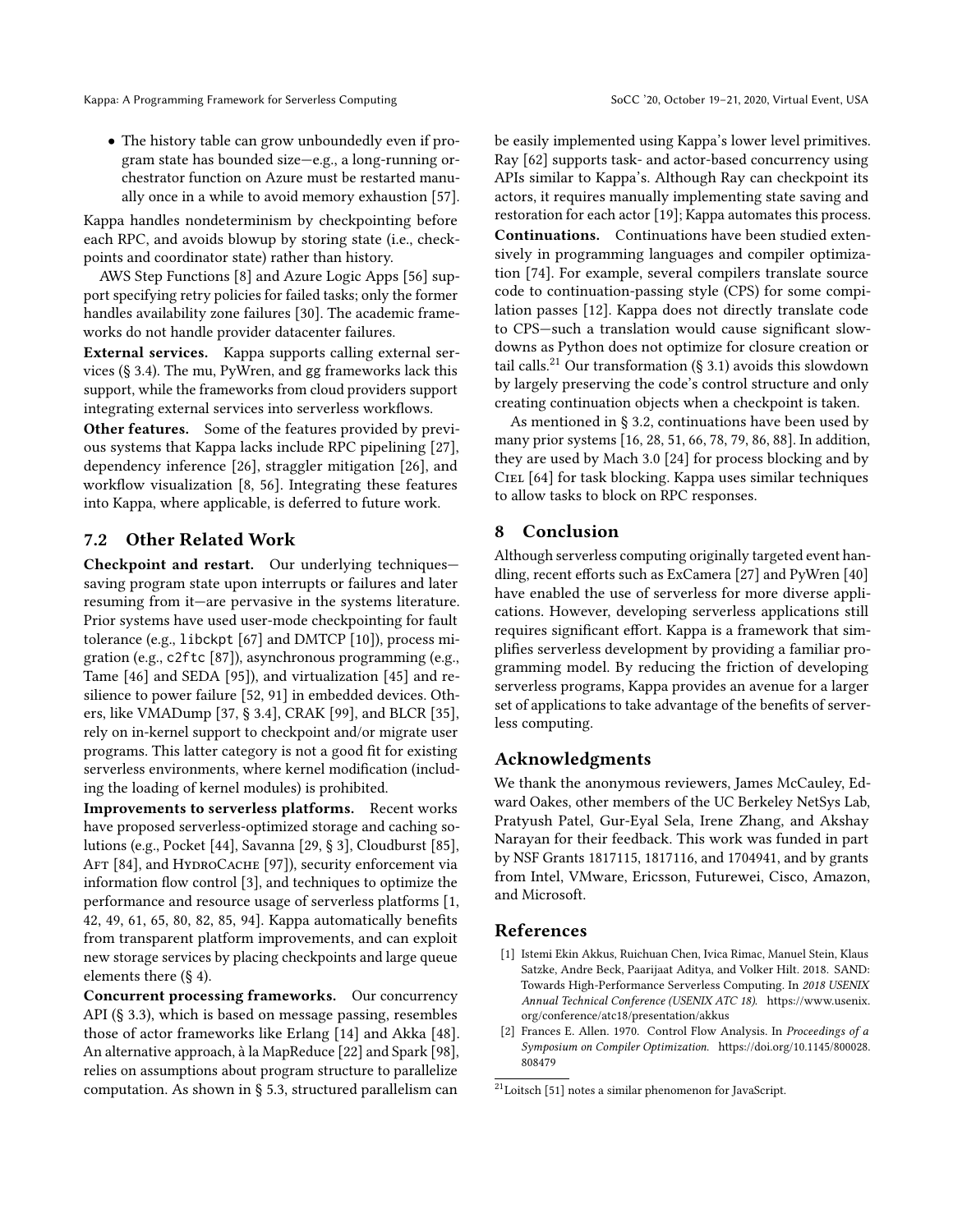- <span id="page-13-26"></span>[3] Kalev Alpernas, Cormac Flanagan, Sadjad Fouladi, Leonid Ryzhyk, Mooly Sagiv, Thomas Schmitz, and Keith Winstein. 2018. Secure Serverless Computing Using Dynamic Information Flow Control. Proc. ACM Program. Lang. 2, OOPSLA, Article 118 (Oct. 2018). [https://doi.](https://doi.org/10.1145/3276488) [org/10.1145/3276488](https://doi.org/10.1145/3276488)
- <span id="page-13-14"></span>[4] Amazon Web Services. 2018. AWS Lambda enables functions that can run up to 15 minutes. Retrieved Jan 9, 2020 from [https://aws.amazon.com/about-aws/whats-new/2018/10/aws](https://aws.amazon.com/about-aws/whats-new/2018/10/aws-lambda-supports-functions-that-can-run-up-to-15-minutes/)[lambda-supports-functions-that-can-run-up-to-15-minutes/](https://aws.amazon.com/about-aws/whats-new/2018/10/aws-lambda-supports-functions-that-can-run-up-to-15-minutes/)
- <span id="page-13-22"></span>[5] Amazon Web Services. 2019. Alexa Top 1-Million. [http://s3.amazonaws.](http://s3.amazonaws.com/alexa-static/top-1m.csv.zip) [com/alexa-static/top-1m.csv.zip](http://s3.amazonaws.com/alexa-static/top-1m.csv.zip)
- <span id="page-13-13"></span>[6] Amazon Web Services. 2019. Amazon States Language—AWS Step Functions. [https://docs.aws.amazon.com/step-functions/latest/dg/](https://docs.aws.amazon.com/step-functions/latest/dg/concepts-amazon-states-language.html) [concepts-amazon-states-language.html](https://docs.aws.amazon.com/step-functions/latest/dg/concepts-amazon-states-language.html)
- <span id="page-13-0"></span>[7] Amazon Web Services. 2019. AWS Lambda—Serverless Compute— Amazon Web Services.<https://aws.amazon.com/lambda/>
- <span id="page-13-11"></span>[8] Amazon Web Services. 2019. AWS Step Functions. [https://aws.amazon.](https://aws.amazon.com/step-functions/) [com/step-functions/](https://aws.amazon.com/step-functions/)
- <span id="page-13-12"></span>[9] Amazon Web Services. 2019. Iterating a Loop Using Lambda-AWS Step Functions. Retrieved September 19, 2019 from [https://docs.aws.amazon.com/step-functions/latest/dg/tutorial](https://docs.aws.amazon.com/step-functions/latest/dg/tutorial-create-iterate-pattern-section.html)[create-iterate-pattern-section.html](https://docs.aws.amazon.com/step-functions/latest/dg/tutorial-create-iterate-pattern-section.html)
- <span id="page-13-19"></span>[10] Jason Ansel, Kapil Arya, and Gene Cooperman. 2009. DMTCP: Transparent Checkpointing for Cluster Computations and the Desktop. In Proceedings of the 2009 IEEE International Symposium on Parallel & Distributed Processing (IPDPS '09). [https://doi.org/10.1109/IPDPS.2009.](https://doi.org/10.1109/IPDPS.2009.5161063) [5161063](https://doi.org/10.1109/IPDPS.2009.5161063)
- <span id="page-13-3"></span>[11] Lixiang Ao, Liz Izhikevich, Geoffrey M. Voelker, and George Porter. 2018. Sprocket: A Serverless Video Processing Framework. In Proceedings of the ACM Symposium on Cloud Computing (SoCC '18). <https://doi.org/10.1145/3267809.3267815>
- <span id="page-13-30"></span>[12] Andrew W. Appel. 2007. Compiling with Continuations. Cambridge University Press, USA.
- <span id="page-13-20"></span>[13] Michael Armbrust, Reynold S. Xin, Cheng Lian, Yin Huai, Davies Liu, Joseph K. Bradley, Xiangrui Meng, Tomer Kaftan, Michael J. Franklin, Ali Ghodsi, and Matei Zaharia. 2015. Spark SQL: Relational Data Processing in Spark. In Proceedings of the 2015 ACM SIG-MOD International Conference on Management of Data (SIGMOD '15). <https://doi.org/10.1145/2723372.2742797>
- <span id="page-13-27"></span>[14] Joe Armstrong. 2003. Making reliable distributed systems in the presence of software errors. Ph.D. Dissertation. The Royal Institute of Technology.
- <span id="page-13-6"></span>[15] Arda Aytekin and Mikael Johansson. 2019. Harnessing the Power of Serverless Runtimes for Large-Scale Optimization. (2019). arXiv[:1901.03161](https://arxiv.org/abs/1901.03161)<http://arxiv.org/abs/1901.03161>
- <span id="page-13-18"></span>[16] Samuel Baxter, Rachit Nigam, Joe Gibbs Politz, Shriram Krishnamurthi, and Arjun Guha. 2018. Putting in All the Stops: Execution Control for JavaScript. In Proceedings of the 39th ACM SIGPLAN Conference on Programming Language Design and Implementation (PLDI 2018). <https://doi.org/10.1145/3192366.3192370>
- <span id="page-13-21"></span>[17] Paolo Boldi, Bruno Codenotti, Massimo Santini, and Sebastiano Vigna. 2004. Ubicrawler: A scalable fully distributed web crawler. Software: Practice and Experience 34, 8 (2004), 711–726.
- <span id="page-13-10"></span>[18] Joao Carreira, Pedro Fonseca, Alexey Tumanov, Andrew Zhang, and Randy Katz. 2019. Cirrus: A Serverless Framework for End-to-End ML Workflows. In Proceedings of the ACM Symposium on Cloud Computing (SoCC '19).<https://doi.org/10.1145/3357223.3362711>
- <span id="page-13-29"></span>[19] Hao Chen. 2019. Implement actor checkpointing by raulchen • Pull Request #3839 • ray-project/ray. Retrieved April 22, 2019 from [https:](https://github.com/ray-project/ray/pull/3839) [//github.com/ray-project/ray/pull/3839](https://github.com/ray-project/ray/pull/3839)
- <span id="page-13-15"></span>[20] Christopher Clark, Keir Fraser, Steven Hand, Jacob Gorm Hansen, Eric Jul, Christian Limpach, Ian Pratt, and Andrew Warfield. 2005. Live

Migration of Virtual Machines. In Proceedings of the 2nd Conference on Symposium on Networked Systems Design & Implementation - Volume 2 (NSDI '05).

- <span id="page-13-16"></span>[21] Eli Cortez, Anand Bonde, Alexandre Muzio, Mark Russinovich, Marcus Fontoura, and Ricardo Bianchini. 2017. Resource Central: Understanding and Predicting Workloads for Improved Resource Management in Large Cloud Platforms. In Proceedings of the 26th Symposium on Operating Systems Principles (SOSP '17). [https://doi.org/10.1145/3132747.](https://doi.org/10.1145/3132747.3132772) [3132772](https://doi.org/10.1145/3132747.3132772)
- <span id="page-13-28"></span>[22] Jeffrey Dean and Sanjay Ghemawat. 2008. MapReduce: Simplified Data Processing on Large Clusters. Commun. ACM 51, 1 (Jan. 2008). <https://doi.org/10.1145/1327452.1327492>
- <span id="page-13-2"></span>[23] John Demian. 2018. Companies using serverless in production. Retrieved Sep 18, 2019 from [https://dashbird.io/blog/companies-using](https://dashbird.io/blog/companies-using-serverless-in-production/)[serverless-in-production/](https://dashbird.io/blog/companies-using-serverless-in-production/)
- <span id="page-13-31"></span>[24] Richard P. Draves, Brian N. Bershad, Richard F. Rashid, and Randall W. Dean. 1991. Using Continuations to Implement Thread Management and Communication in Operating Systems. In Proceedings of the Thirteenth ACM Symposium on Operating Systems Principles (SOSP '91). <https://doi.org/10.1145/121132.121155>
- <span id="page-13-7"></span>[25] L. Feng, P. Kudva, D. Da Silva, and J. Hu. 2018. Exploring Serverless Computing for Neural Network Training. In 2018 IEEE 11th International Conference on Cloud Computing (CLOUD). 334–341. [https:](https://doi.org/10.1109/CLOUD.2018.00049) [//doi.org/10.1109/CLOUD.2018.00049](https://doi.org/10.1109/CLOUD.2018.00049)
- <span id="page-13-5"></span>[26] Sadjad Fouladi, Francisco Romero, Dan Iter, Qian Li, Shuvo Chatterjee, Christos Kozyrakis, Matei Zaharia, and Keith Winstein. 2019. From Laptop to Lambda: Outsourcing Everyday Jobs to Thousands of Transient Functional Containers. In 2019 USENIX Annual Technical Conference (USENIX ATC 19). [https://www.usenix.org/conference/](https://www.usenix.org/conference/atc19/presentation/fouladi) [atc19/presentation/fouladi](https://www.usenix.org/conference/atc19/presentation/fouladi)
- <span id="page-13-4"></span>[27] Sadjad Fouladi, Riad S. Wahby, Brennan Shacklett, Karthikeyan Vasuki Balasubramaniam, William Zeng, Rahul Bhalerao, Anirudh Sivaraman, George Porter, and Keith Winstein. 2017. Encoding, Fast and Slow: Low-Latency Video Processing Using Thousands of Tiny Threads. In 14th USENIX Symposium on Networked Systems Design and Implementation (NSDI 17). [https://www.usenix.org/conference/nsdi17/technical](https://www.usenix.org/conference/nsdi17/technical-sessions/presentation/fouladi)[sessions/presentation/fouladi](https://www.usenix.org/conference/nsdi17/technical-sessions/presentation/fouladi)
- <span id="page-13-17"></span>[28] Stefan Fünfrocken. 1998. Transparent migration of Java-based mobile agents: Capturing and re-establishing the state of Java programs. Personal Technologies 2, 2 (01 Jun 1998). [https://doi.org/10.1007/](https://doi.org/10.1007/BF01324941) [BF01324941](https://doi.org/10.1007/BF01324941)
- <span id="page-13-25"></span>[29] Xiang Gao. 2020. Next Generation Datacenter Architecture. Ph.D. Dissertation. EECS Department, University of California, Berkeley. [http:](http://www2.eecs.berkeley.edu/Pubs/TechRpts/2020/EECS-2020-30.html) [//www2.eecs.berkeley.edu/Pubs/TechRpts/2020/EECS-2020-30.html](http://www2.eecs.berkeley.edu/Pubs/TechRpts/2020/EECS-2020-30.html)
- <span id="page-13-24"></span>[30] GoncalvesJ and WSilveiraNZ. 2018. Logic App Geo-Replication / Disaster-Recovery. Retrieved September 19, 2019 from [https:](https://social.msdn.microsoft.com/Forums/azure/en-US/b2fd4ad3-2566-42f6-a0d0-8374b868eaf7/logic-app-georeplicationdisasterrecovery) [//social.msdn.microsoft.com/Forums/azure/en-US/b2fd4ad3-2566-](https://social.msdn.microsoft.com/Forums/azure/en-US/b2fd4ad3-2566-42f6-a0d0-8374b868eaf7/logic-app-georeplicationdisasterrecovery) [42f6-a0d0-8374b868eaf7/logic-app-georeplicationdisasterrecovery](https://social.msdn.microsoft.com/Forums/azure/en-US/b2fd4ad3-2566-42f6-a0d0-8374b868eaf7/logic-app-georeplicationdisasterrecovery)
- <span id="page-13-23"></span>[31] Ryan Gonzalez, Philip House, Ivan Levkivskyi, Lisa Roach, and Guido van Rossum. 2016. PEP 526—Syntax for Variable Annotations. Retrieved Apr 19, 2019 from<https://www.python.org/dev/peps/pep-0526/>
- <span id="page-13-1"></span>[32] Google. 2019. Cloud Functions—Event-driven Serverless Computing | Cloud Functions | Google Cloud. [https://cloud.google.com/](https://cloud.google.com/functions/) [functions/](https://cloud.google.com/functions/)
- <span id="page-13-8"></span>[33] Vipul Gupta, Dominic Carrano, Yaoqing Yang, Vaishaal Shankar, Thomas A. Courtade, and Kannan Ramchandran. 2020. Serverless Straggler Mitigation using Local Error-Correcting Codes. (2020). arXiv[:2001.07490 https://arxiv.org/abs/2001.07490](https://arxiv.org/abs/2001.07490)
- <span id="page-13-9"></span>[34] Vipul Gupta, Swanand Kadhe, Thomas A. Courtade, Michael W. Mahoney, and Kannan Ramchandran. 2019. OverSketched Newton: Fast Convex Optimization for Serverless Systems. (2019). arXiv[:1903.08857](https://arxiv.org/abs/1903.08857) <http://arxiv.org/abs/1903.08857>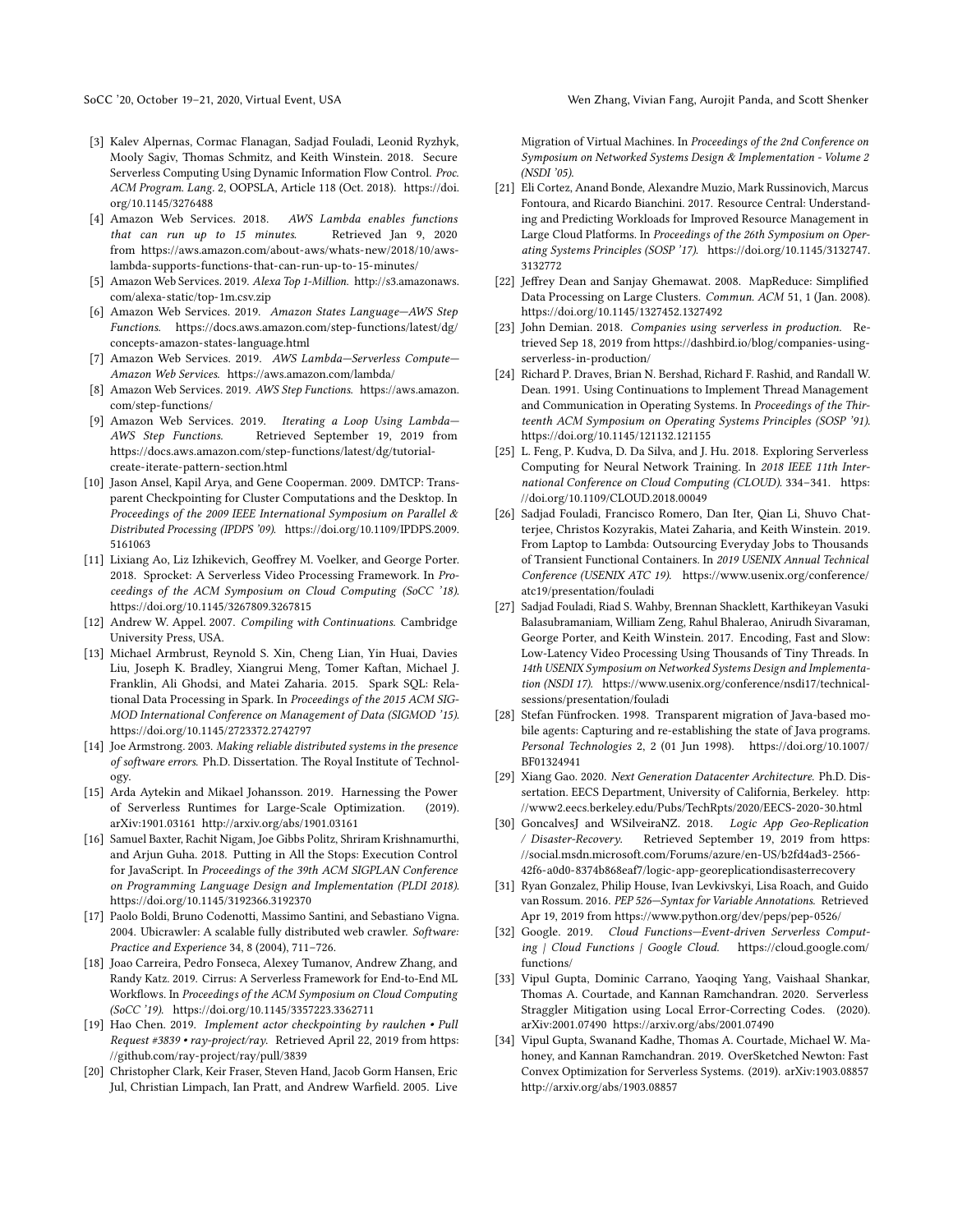Kappa: A Programming Framework for Serverless Computing SoCC '20, October 19-21, 2020, Virtual Event, USA

- <span id="page-14-25"></span>[35] Paul H Hargrove and Jason C Duell. 2006. Berkeley lab checkpoint/restart (BLCR) for Linux clusters. Journal of Physics: Conference Series 46 (sep 2006).<https://doi.org/10.1088/1742-6596/46/1/067>
- <span id="page-14-17"></span>[36] Joseph M. Hellerstein, Jose M. Faleiro, Joseph E. Gonzalez, Johann Schleier-Smith, Vikram Sreekanti, Alexey Tumanov, and Chenggang Wu. 2019. Serverless Computing: One Step Forward, Two Steps Back. In Conference on Innovative Data Systems Research (CIDR '19). [https:](https://arxiv.org/abs/1812.03651) [//arxiv.org/abs/1812.03651](https://arxiv.org/abs/1812.03651)
- <span id="page-14-24"></span>[37] Erik Hendriks. 2002. BProc: The Beowulf Distributed Process Space. In Proceedings of the 16th International Conference on Supercomputing (ICS '02).<https://doi.org/10.1145/514191.514212>
- <span id="page-14-0"></span>[38] IBM. 2019. Cloud Functions—Overview | IBM. [https://www.ibm.com/](https://www.ibm.com/cloud/functions) [cloud/functions](https://www.ibm.com/cloud/functions)
- <span id="page-14-5"></span>[39] Vatche Ishakian, Vinod Muthusamy, and Aleksander Slominski. 2018. Serving Deep Learning Models in a Serverless Platform. In 2018 IEEE International Conference on Cloud Engineering, IC2E 2018. [https://doi.](https://doi.org/10.1109/IC2E.2018.00052) [org/10.1109/IC2E.2018.00052](https://doi.org/10.1109/IC2E.2018.00052)
- <span id="page-14-2"></span>[40] Eric Jonas, Qifan Pu, Shivaram Venkataraman, Ion Stoica, and Benjamin Recht. 2017. Occupy the Cloud: Distributed Computing for the 99%. In Proceedings of the 2017 Symposium on Cloud Computing (SoCC '17).
- <span id="page-14-6"></span>[41] Eric Jonas, Johann Schleier-Smith, Vikram Sreekanti, Chia-Che Tsai, Anurag Khandelwal, Qifan Pu, Vaishaal Shankar, Joao Menezes Carreira, Karl Krauth, Neeraja Yadwadkar, Joseph Gonzalez, Raluca Ada Popa, Ion Stoica, and David A. Patterson. 2019. Cloud Programming Simplified: A Berkeley View on Serverless Computing. Technical Report UCB/EECS-2019-3. EECS Department, University of California, Berkeley.
- <span id="page-14-26"></span>[42] Kostis Kaffes, Neeraja J. Yadwadkar, and Christos Kozyrakis. 2019. Centralized Core-Granular Scheduling for Serverless Functions. In Proceedings of the ACM Symposium on Cloud Computing (Santa Cruz, CA, USA) (SoCC '19).<https://doi.org/10.1145/3357223.3362709>
- <span id="page-14-4"></span>[43] Ana Klimovic, Yawen Wang, Christos Kozyrakis, Patrick Stuedi, Jonas Pfefferle, and Animesh Trivedi. 2018. Understanding Ephemeral Storage for Serverless Analytics. In Proceedings of the 2018 USENIX Conference on Usenix Annual Technical Conference (USENIX ATC '18).
- <span id="page-14-3"></span>[44] Ana Klimovic, Yawen Wang, Patrick Stuedi, Animesh Trivedi, Jonas Pfefferle, and Christos Kozyrakis. 2018. Pocket: Elastic Ephemeral Storage for Serverless Analytics. In 13th USENIX Symposium on Operating Systems Design and Implementation (OSDI 18). [https://www.usenix.](https://www.usenix.org/conference/osdi18/presentation/klimovic) [org/conference/osdi18/presentation/klimovic](https://www.usenix.org/conference/osdi18/presentation/klimovic)
- <span id="page-14-22"></span>[45] Neil Klingensmith and Suman Banerjee. 2018. Hermes: A Real Time Hypervisor for Mobile and IoT Systems. In Proceedings of the 19th International Workshop on Mobile Computing Systems & Applications (HotMobile '18).<https://doi.org/10.1145/3177102.3177103>
- <span id="page-14-21"></span>[46] Maxwell Krohn, Eddie Kohler, and M. Frans Kaashoek. 2007. Events Can Make Sense. In Proceedings of the USENIX Annual Technical Conference (ATC '07).
- <span id="page-14-16"></span>[47] Anselm Kruis. 2019. Home • stackless-dev/stackless Wiki. Retrieved Sep 9, 2019 from<https://github.com/stackless-dev/stackless/wiki>
- <span id="page-14-30"></span>[48] Lightbend. 2019. Akka.<https://akka.io/>
- <span id="page-14-27"></span>[49] Ping-Min Lin and Alex Glikson. 2019. Mitigating Cold Starts in Serverless Platforms: A Pool-Based Approach. (2019). arXiv[:1903.12221](https://arxiv.org/abs/1903.12221) <http://arxiv.org/abs/1903.12221>
- <span id="page-14-15"></span>[50] B. Liskov and L. Shrira. 1988. Promises: Linguistic Support for Efficient Asynchronous Procedure Calls in Distributed Systems. In Proceedings of the ACM SIGPLAN 1988 Conference on Programming Language Design and Implementation (Atlanta, Georgia, USA) (PLDI '88). [https://doi.](https://doi.org/10.1145/53990.54016) [org/10.1145/53990.54016](https://doi.org/10.1145/53990.54016)
- <span id="page-14-11"></span>[51] Florian Loitsch. 2007. Exceptional Continuations in JavaScript. In 2007 Workshop on Scheme and Functional Programming (Freiburg, Germany). <http://www.schemeworkshop.org/2007/procPaper4.pdf>
- <span id="page-14-23"></span>[52] Kiwan Maeng and Brandon Lucia. 2018. Adaptive Dynamic Checkpointing for Safe Efficient Intermittent Computing. In 13th USENIX Symposium on Operating Systems Design and Implementation (OSDI 18).<https://www.usenix.org/conference/osdi18/presentation/maeng>
- <span id="page-14-18"></span>[53] Wes McKinney. 2010. Data Structures for Statistical Computing in Python. In Proceedings of the 9th Python in Science Conference, Stéfan van der Walt and Jarrod Millman (Eds.). 51 – 56.
- <span id="page-14-12"></span>[54] James Mickens. 2014. Pivot: Fast, Synchronous Mashup Isolation Using Generator Chains. In Proceedings of the 2014 IEEE Symposium on Security and Privacy (SP '14).<https://doi.org/10.1109/SP.2014.24>
- <span id="page-14-1"></span>[55] Microsoft. 2019. Azure Functions—Develop Faster With Serverless Compute | Microsoft Azure. [https://azure.microsoft.com/en-us/services/](https://azure.microsoft.com/en-us/services/functions/) [functions/](https://azure.microsoft.com/en-us/services/functions/)
- <span id="page-14-8"></span>[56] Microsoft. 2019. Logic App Services. [https://azure.microsoft.com/en](https://azure.microsoft.com/en-us/services/logic-apps/)[us/services/logic-apps/](https://azure.microsoft.com/en-us/services/logic-apps/)
- <span id="page-14-20"></span>[57] Microsoft. 2019. Orchestrator function code constraints. Retrieved September 19, 2019 from [https://docs.microsoft.com/en-us/azure/azure](https://docs.microsoft.com/en-us/azure/azure-functions/durable/durable-functions-code-constraints)[functions/durable/durable-functions-code-constraints](https://docs.microsoft.com/en-us/azure/azure-functions/durable/durable-functions-code-constraints)
- <span id="page-14-7"></span>[58] Microsoft. 2019. What are Durable Functions? [https:](https://docs.microsoft.com/en-us/azure/azure-functions/durable/durable-functions-overview) [//docs.microsoft.com/en-us/azure/azure-functions/durable/durable](https://docs.microsoft.com/en-us/azure/azure-functions/durable/durable-functions-overview)[functions-overview](https://docs.microsoft.com/en-us/azure/azure-functions/durable/durable-functions-overview)
- <span id="page-14-9"></span>[59] Microsoft. 2020. Azure Functions Premium Plan. Retrieved September 14, 2020 from [https://docs.microsoft.com/en-us/azure/azure-functions/](https://docs.microsoft.com/en-us/azure/azure-functions/functions-premium-plan) [functions-premium-plan](https://docs.microsoft.com/en-us/azure/azure-functions/functions-premium-plan)
- <span id="page-14-10"></span>[60] Microsoft. 2020. host.json reference for Azure Functions 2.x and later. Retrieved September 14, 2020 from [https://docs.microsoft.com/en-us/](https://docs.microsoft.com/en-us/azure/azure-functions/functions-host-json#functiontimeout) [azure/azure-functions/functions-host-json#functiontimeout](https://docs.microsoft.com/en-us/azure/azure-functions/functions-host-json#functiontimeout)
- <span id="page-14-28"></span>[61] Anup Mohan, Harshad Sane, Kshitij Doshi, Saikrishna Edupuganti, Naren Nayak, and Vadim Sukhomlinov. 2019. Agile Cold Starts for Scalable Serverless. In 11th USENIX Workshop on Hot Topics in Cloud Computing (HotCloud 19). [https://www.usenix.org/conference/hotcloud19/](https://www.usenix.org/conference/hotcloud19/presentation/mohan) [presentation/mohan](https://www.usenix.org/conference/hotcloud19/presentation/mohan)
- <span id="page-14-31"></span>[62] Philipp Moritz, Robert Nishihara, Stephanie Wang, Alexey Tumanov, Richard Liaw, Eric Liang, Melih Elibol, Zongheng Yang, William Paul, Michael I. Jordan, and Ion Stoica. 2018. Ray: A Distributed Framework for Emerging AI Applications. In 13th USENIX Symposium on Operating Systems Design and Implementation (OSDI 18). [https://www.usenix.](https://www.usenix.org/conference/osdi18/presentation/moritz) [org/conference/osdi18/presentation/moritz](https://www.usenix.org/conference/osdi18/presentation/moritz)
- <span id="page-14-19"></span>[63] Stefan C. Müller, Gustavo Alonso, Adam Amara, and André Csillaghy. 2014. Pydron: Semi-Automatic Parallelization for Multi-Core and the Cloud. In 11th USENIX Symposium on Operating Systems Design and Implementation (OSDI 14). [https://www.usenix.org/conference/osdi14/](https://www.usenix.org/conference/osdi14/technical-sessions/presentation/muller) [technical-sessions/presentation/muller](https://www.usenix.org/conference/osdi14/technical-sessions/presentation/muller)
- <span id="page-14-32"></span>[64] Derek G. Murray, Malte Schwarzkopf, Christopher Smowton, Steven Smith, Anil Madhavapeddy, and Steven Hand. 2011. CIEL: A Universal Execution Engine for Distributed Data-flow Computing. In Proceedings of the 8th USENIX Conference on Networked Systems Design and Implementation (NSDI '11). [https://www.usenix.org/conference/nsdi11/ciel](https://www.usenix.org/conference/nsdi11/ciel-universal-execution-engine-distributed-data-flow-computing)[universal-execution-engine-distributed-data-flow-computing](https://www.usenix.org/conference/nsdi11/ciel-universal-execution-engine-distributed-data-flow-computing)
- <span id="page-14-29"></span>[65] Edward Oakes, Leon Yang, Dennis Zhou, Kevin Houck, Tyler Harter, Andrea Arpaci-Dusseau, and Remzi Arpaci-Dusseau. 2018. SOCK: Rapid Task Provisioning with Serverless-Optimized Containers. In 2018 USENIX Annual Technical Conference (USENIX ATC 18). [https:](https://www.usenix.org/conference/atc18/presentation/oakes) [//www.usenix.org/conference/atc18/presentation/oakes](https://www.usenix.org/conference/atc18/presentation/oakes)
- <span id="page-14-13"></span>[66] Greg Pettyjohn, John Clements, Joe Marshall, Shriram Krishnamurthi, and Matthias Felleisen. 2005. Continuations from Generalized Stack Inspection. In Proceedings of the Tenth ACM SIGPLAN International Conference on Functional Programming (ICFP '05). [https://doi.org/10.](https://doi.org/10.1145/1086365.1086393) [1145/1086365.1086393](https://doi.org/10.1145/1086365.1086393)
- <span id="page-14-14"></span>[67] James S. Plank, Micah Beck, Gerry Kingsley, and Kai Li. 1995. Libckpt: Transparent Checkpointing Under Unix. In Proceedings of the USENIX 1995 Technical Conference Proceedings (TCON '95).